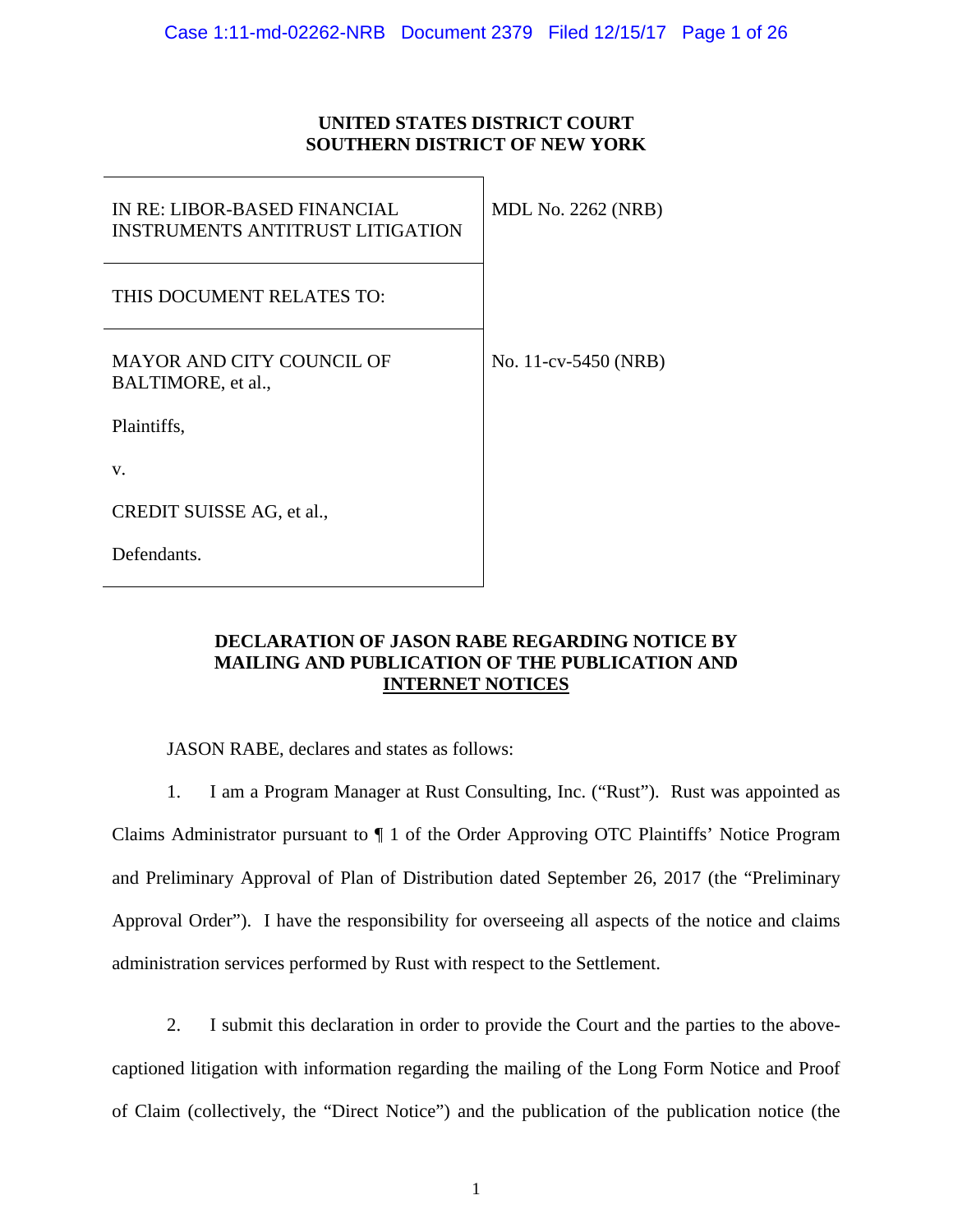### Case 1:11-md-02262-NRB Document 2379 Filed 12/15/17 Page 2 of 26

"Publication Notice") and the internet notice (the "Internet Notice"). I am over 21 years of age and am not a party to this action. I have personal knowledge of the facts set forth herein and, if called as a witness, could and would testify competently thereto.

#### **PUBLICATION OF THE PUBLICATION AND INTERNET NOTICES**

3. Rust's services include mailing the Direct Notice to potential Class Members; coordinating the Publication Notice and Internet Notice in accordance with the Notice Program with Kinsella Media, LLC ("KM"); establishing an interactive website to provide information and Court-approved documents to Class Members concerning the proposed settlement; and responding to calls and requests for Direct Notices.

4. Pursuant to the Preliminary Approval Order, the Court approved the Notice Program submitted by KM. KM is an advertising and notification consulting firm in Washington, D.C. specializing in the design and implementation of class action and bankruptcy notification programs.

5. The declaration of Shannon R. Wheatman certifying that the publications of the Publication Notice and the Internet Notice were effectuated in accordance with the Preliminary Approval Order is being filed contemporaneously herewith.

### **MAILING OF THE DIRECT NOTICE**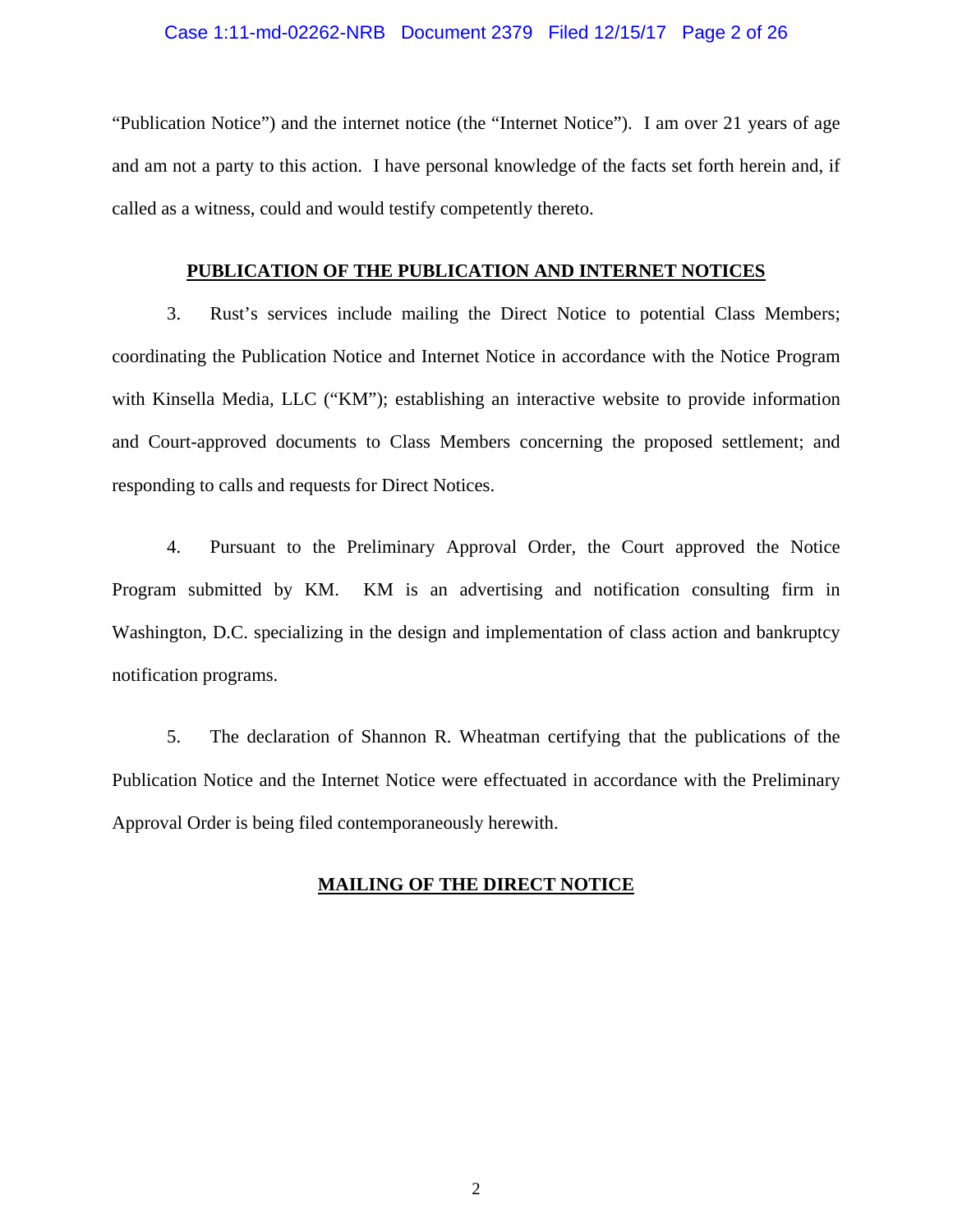#### Case 1:11-md-02262-NRB Document 2379 Filed 12/15/17 Page 3 of 26

6. As a result of Rust's efforts outlined below, Rust has mailed a total of 137,637 Direct Notices<sup>1</sup> to potential Class Members.

7. Rust received from Class Counsel, Susman Godfrey LLP, 9 files containing 48,386 counterparty names and addresses received from seven (7) of the Defendants.<sup>2</sup>

8. Rust received a list containing 2,977 names and addresses of institutional investors from Bates White. In addition, Rust purchased lists of institutional investors from Dun and Bradstreet (12,708 names and addresses) as well as Vickers (8,866 names and addresses).

9. Rust utilized a list of 66,946 names and addresses of state, city, and county government offices, as well as schools (excluding private schools), universities, and healthcare facilities.

10. The data was electronically scrubbed to eliminate duplicate names and addresses and incomplete records and forwarded to the National Change of Address ("NCOA") service to ensure adequate address formatting and to qualify for postal discounts. As a result of the processes above, 2,246 duplicate or incomplete records were removed, resulting in 137,637 records for mailing.

<sup>&</sup>lt;sup>1</sup> The number of Direct Notices mailed includes  $3,167$  to counterparties provided by Citibank and 43,479 to counterparties provided by other Defendants (see ¶ 7), 24,123 mailed to institutional investors (see ¶ 8) and 66,946 mailed to state, city, and county government offices, as well as schools (excluding private schools), universities, and healthcare facilities (see ¶ 9). Additionally, 78 records were identified as having incomplete (non deliverable) addresses. These 78 records were removed from the mailing for an aggregate of 137,637 Direct Notices mailed.

<sup>2</sup> Rust was informed by OTC Class Counsel that HSBC and Credit Suisse AG would be providing Direct Notice to their own counterparties.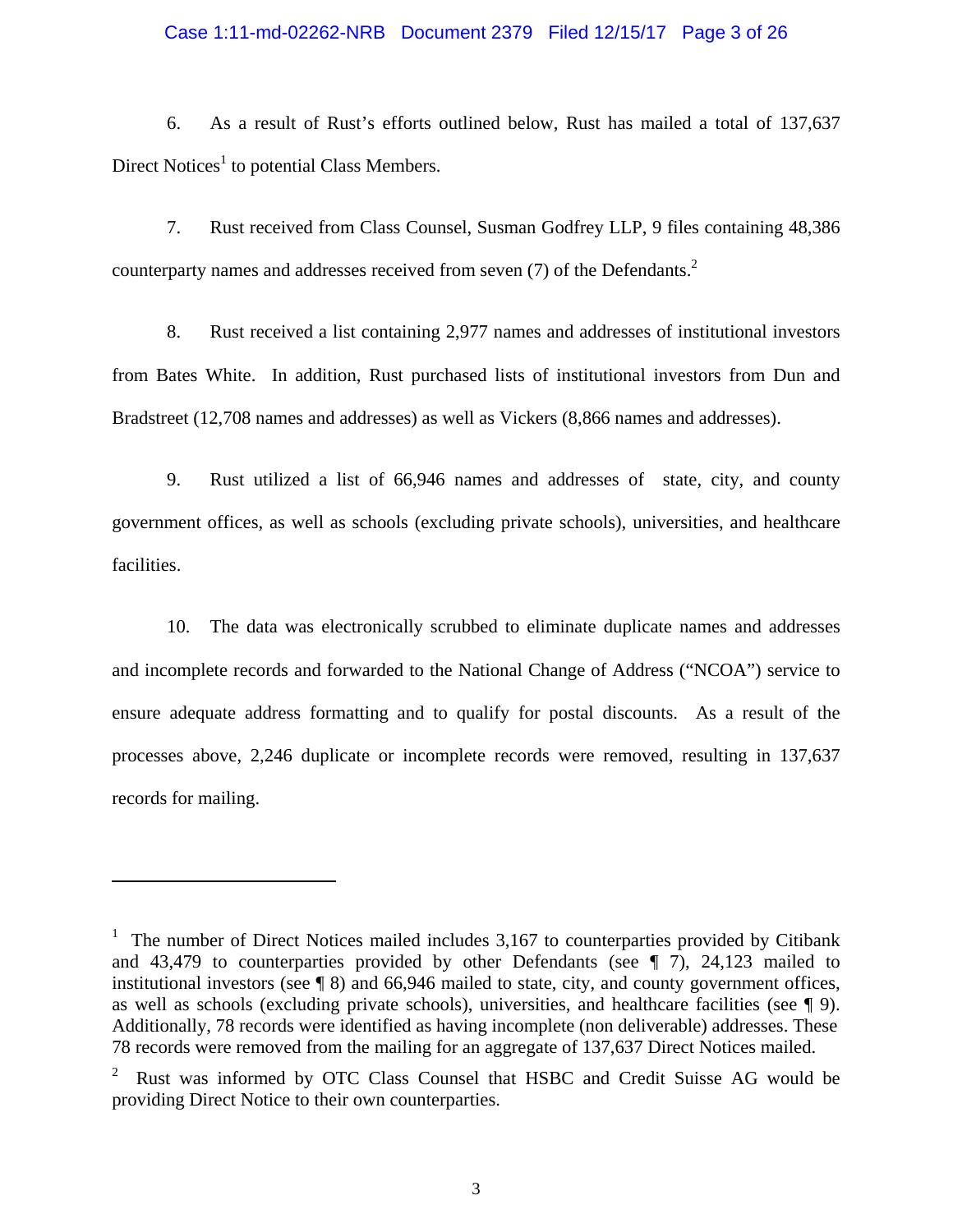#### Case 1:11-md-02262-NRB Document 2379 Filed 12/15/17 Page 4 of 26

11. Pursuant to ¶ 1 of the Preliminary Approval Order, on November 14, 2017, Rust caused the Direct Notice to be printed and sent to the 137,637 potential Class Members referred to in ¶¶ 7, 8 and 9 above. A copy of the printed Direct Notice is attached hereto as Exhibit A.

12. Rust leases and maintains a Post Office Box (P.O. Box 2602, Faribault, MN 55021- 9602) for the receipt of all undeliverable mail and written communications necessary to implement the Settlement.

13. As of December 14, 2017, the USPS had returned 5,101 Direct Notices as undeliverable without forwarding addresses. Of these, Rust was able to locate 116 new addresses, through an information supplier to which Rust subscribes. Rust is in the process of mailng Direct Notices to the potential Class Members at the updated addresses.

14. As of December 14, 2017, the USPS had returned 10 Direct Notices with forwarding addresses. Rust is in the process of mailing Direct Notices to the potential Class Members at the updated addresses.

15. Through December 14, 2017, an aggregate of 137,637 Direct Notices had been mailed, pursuant to the Preliminary Approval Order.

#### **THE SETTLEMENT WEBSITE**

16. Rust established and maintains a website, https://USDollarLiborSettlement.com/mainpage/Citibank/Home.aspx (the "Website"), that enables Class Members and other individuals to obtain information about the Settlement and to access important documents related to the Settlement. Specifically, the Website contains a listing of the deadlines for requesting exclusion from the Class, objecting to the Settlement and filing a Proof of Claim, as well as contact information and the date, time and location of the

4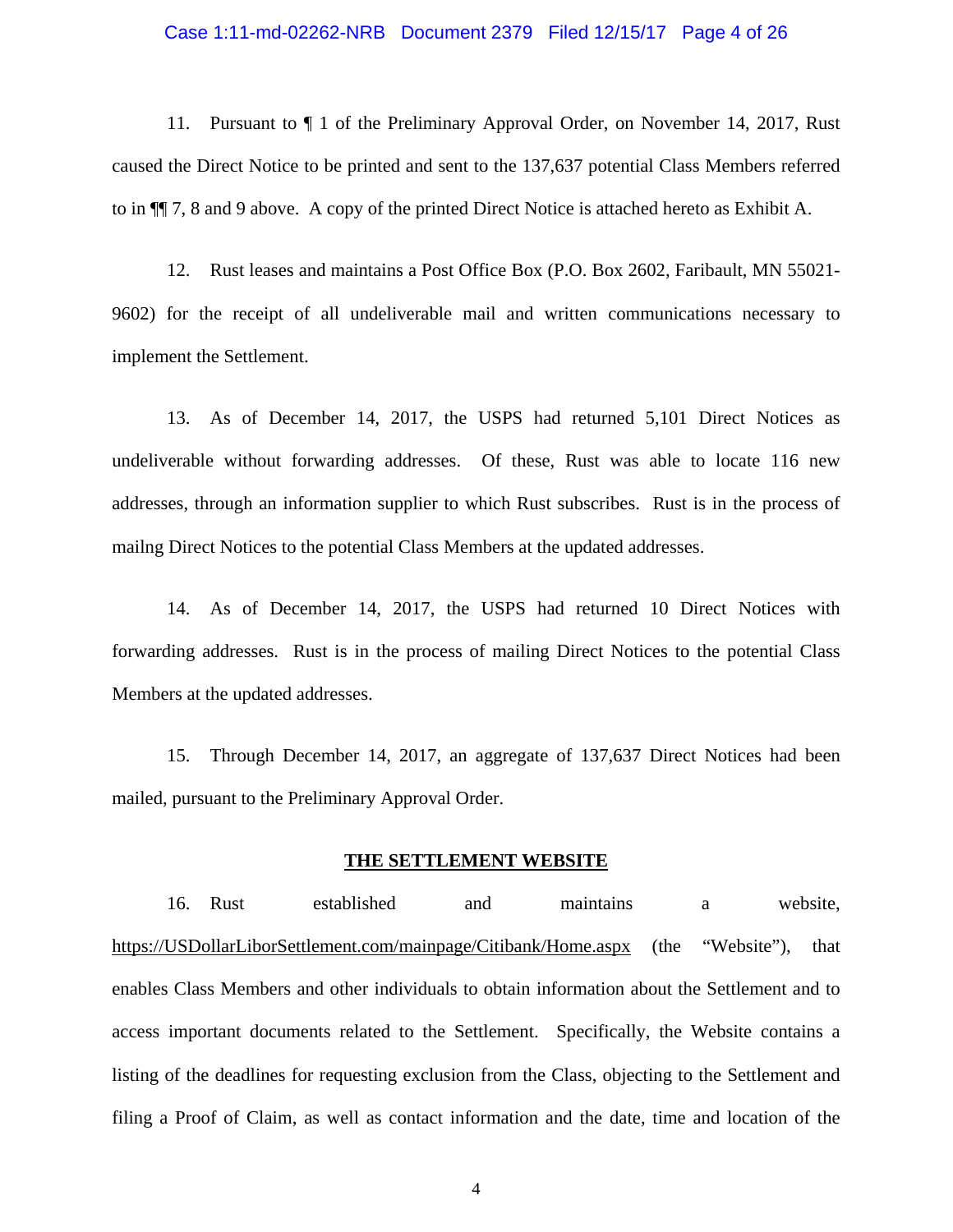#### Case 1:11-md-02262-NRB Document 2379 Filed 12/15/17 Page 5 of 26

Court's Final Approval Hearing. The Website also contains "links" to the Publication and Long Form Notice, Proof of Claim, and important Court documents including, among others, the Settlement Agreement between OTC Plaintiffs, Citibank N.A. and Citigroup Inc. The "links" permit any person, including potential Class Members with internet access, to view, download, and print copies of the Long Form Notice and Proof of Claim, thereby providing potential Class Members with information about the Settlement at their convenience. Additionally, the Website allows individuals and entities to submit electronic claims.

17. The Website went "live" on November 14, 2017 and as of December 14, 2017, the Website has had 56,601 unique visitors. In addition, the Notice has been downloaded 177 times and 47 Proofs of Claim have been submitted electronically. The website is periodically updated as the status of the Settlement changes (e.g., a deadline passes).

18. Rust also established a case-dedicated e-mail address, info@USDollarLiborSettlement.com, to allow persons to email the Claims Administrator with questions or inquiries. The e-mail address was activated on November 14, 2017 and is listed in the Direct Notice and on the website. As of December 14, 2017, Rust has received and processed 92 e-mail inquiries from potential Class Members.

#### **TOLL-FREE TELEPHONE HOTLINE**

19. Rust maintains a toll-free telephone hotline (1-888-568-7640) that became operational on July 24, 2017. Class Members calling the hotline are given the key dates for filing deadlines as well as the website address for additional information. At the end of the recorded message, Class Members can remain on the line to speak with a representative. The

5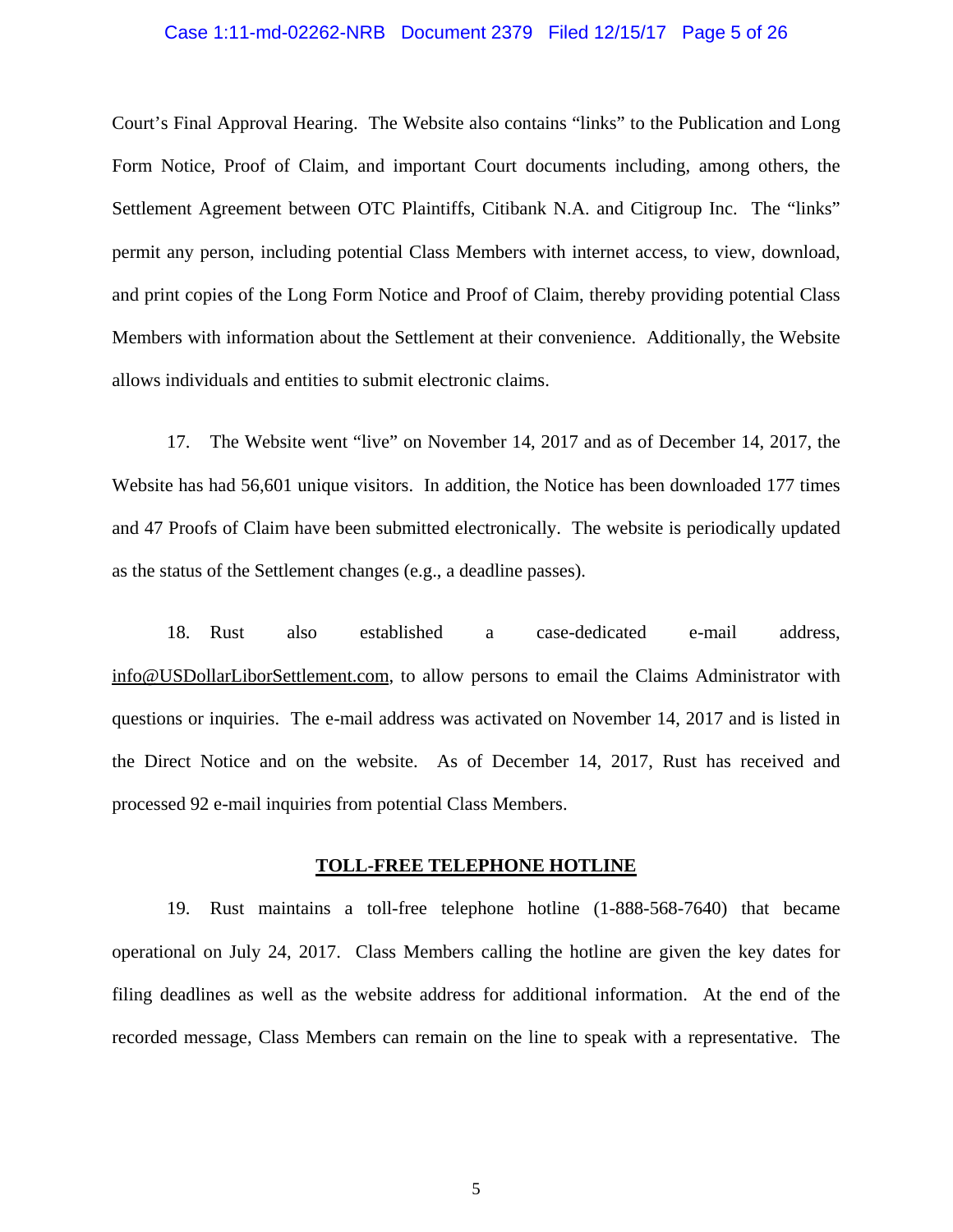#### Case 1:11-md-02262-NRB Document 2379 Filed 12/15/17 Page 6 of 26

recorded information is available 24 hours a day, 7 days a week. Since the initial mailing on November 14, 2017, Rust has received 437 calls on this line.

### **REPORT ON REQUESTS FOR EXCLUSION AND OBJECTIONS RECEIVED TO DATE**

20. Pursuant to ¶ 7 of the Preliminary Approval Order, Requests for Exclusion from the Class are required to be mailed to the Claims Administrator, postmarked no later than January 2, 2018 and addressed to: U.S. Dollar LIBOR Settlement, c/o Rust Consulting, Inc. – 5821, P.O. Box 2602, Faribault, MN 55021-9602. As of December 14, 2017, Rust has not received any Requests for Exclusion from the Class.

21. Pursuant to ¶ 7 of the Preliminary Approval Order, objections are required to be postmarked or delivered to the Clerk of the Court, OTC Class Counsel and Citibank's Counsel no later than January 2, 2018. Although objections are not to be sent to Rust, nevertheless, as part of its standard procedures, Rust personnel examine all mail received to search for, among other things, Requests for Exclusion and objections. As of December 14, 2017, Rust has received no objections.

I declare under penalty of perjury that the foregoing statements are true and correct.

Executed this 15th day of December, 2017 in Minneapolis, Minnesota.

amport of the first of the first of the first of the first of the first of the first of the first of the first of

Jason Rabe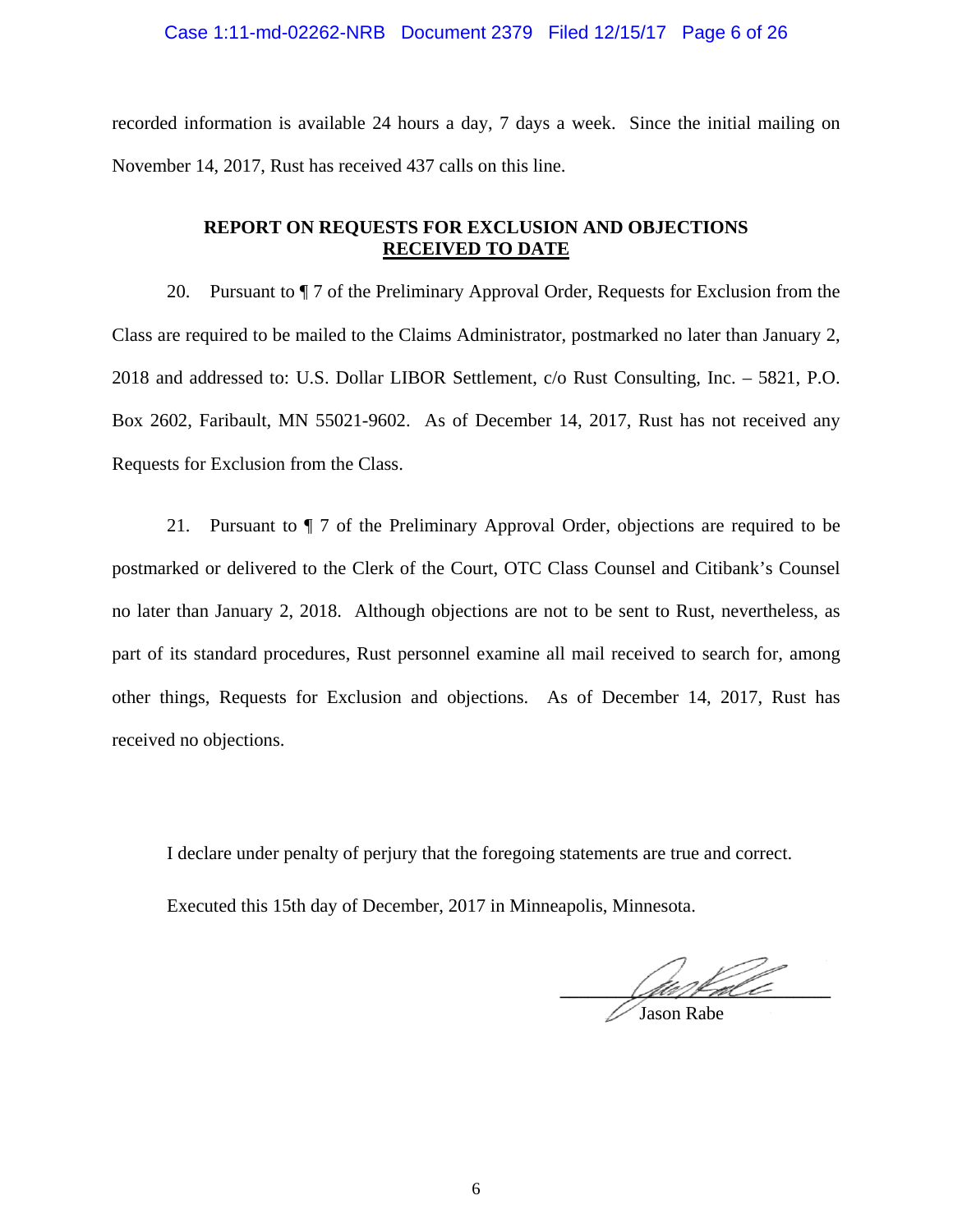Case 1:11-md-02262-NRB Document 2379 Filed 12/15/17 Page 7 of 26

# **EXHIBIT A**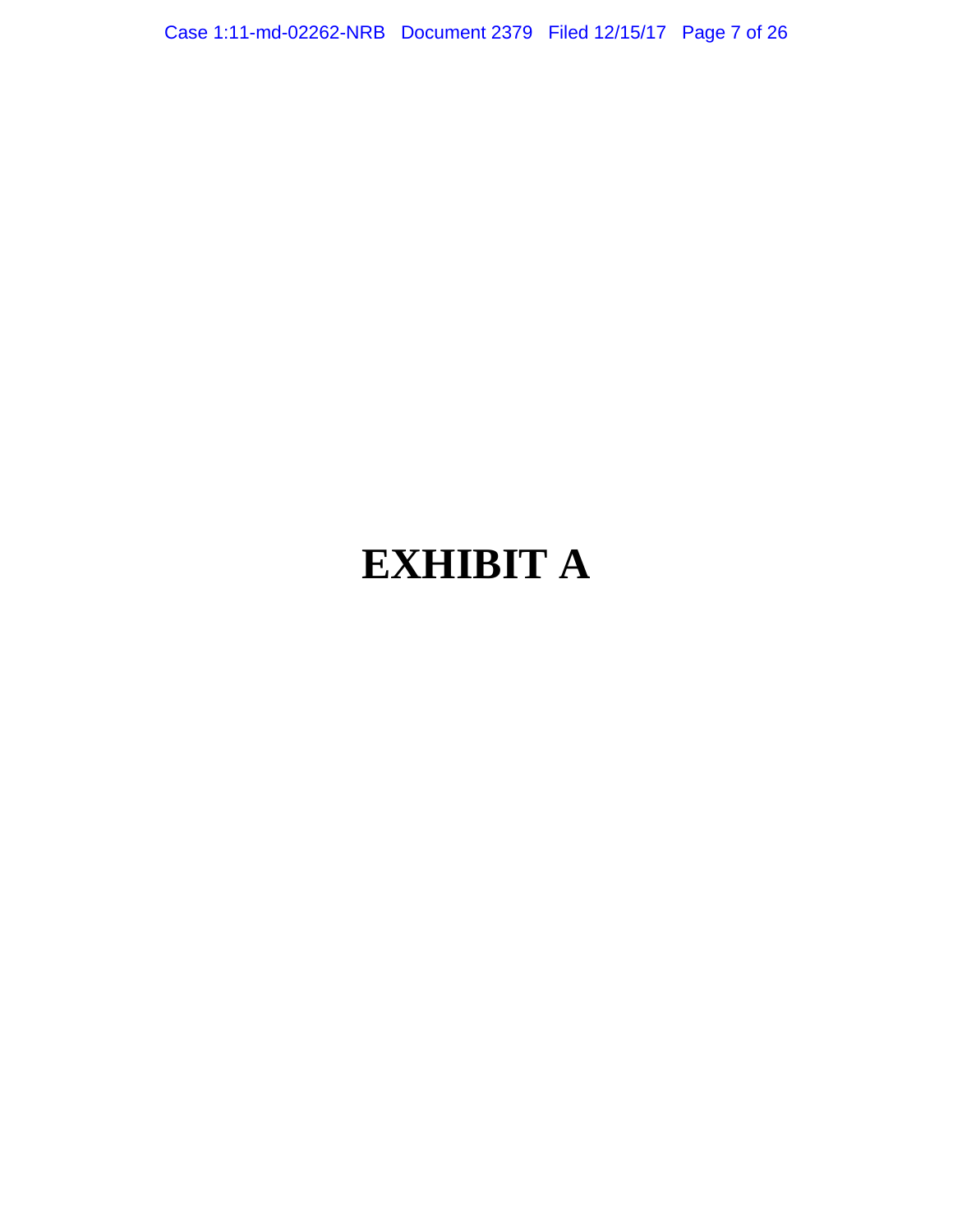UNITED STATES DISTRICT COURT FOR THE SOUTHERN DISTRICT OF NEW YORK

### **If You Owned a U.S. Dollar LIBOR-Based Instrument Between August 2007 and May 2010,**

### *You May Be Eligible for a Payment from a \$130 Million Settlement.*

**Impacts individuals and institutions** that entered into most over-the-counter financial derivative and non-derivative instruments directly with a U.S. Dollar Panel Bank (*see* Question 8) that received payments tied to U.S. Dollar LIBOR, including certain interest rate swaps, forward rate agreements, asset swaps, collateralized debt obligations, credit default swaps, inflation swaps, total return swaps, options, and floating rate notes.

*A United States federal court authorized this notice. This is not a solicitation from a lawyer.* 

- This is the second Notice in this case. A previous settlement was reached with Barclays Bank plc ("Barclays") in this lawsuit ("OTC-Barclays Settlement"). A Settlement has now been reached with Citibank N.A. and Citigroup Inc. (together, "Citibank") ("Settlement" or "OTC-Citi Settlement"). This Notice provides details of the proposed Settlement with Citibank and your rights in this lawsuit.
- A Settlement has been reached with Citibank in a class action lawsuit about the price-fixing and manipulation of the London Interbank Offered Rate ("LIBOR"). The lawsuit claims that Citibank, Barclays, and the Non-Settling Defendants (*see* Question 2) unlawfully manipulated the U.S. Dollar LIBOR rate, artificially lowering the rate to reduce payments to Class Members.
- You are included in the Settlement and are entitled to seek a payment, if you directly purchased U.S. Dollar LIBORbased instruments directly from Citibank, Barclays, or any Non-Settling Defendant (*see* Question 6). Class Members who transacted with Citibank and Class Members who transacted with Barclays or Non-Settling Defendants will be entitled to payments in the same manner (*see* Question 12). Class Members will release claims through this Settlement only against Citibank and its affiliates; the Settlement does not impact claims in the lawsuit against the Non-Settling Defendants, and the lawsuit is ongoing.
- The instruments affected include, among others: asset swaps, collateralized debt obligations, credit default swaps, forward rate agreements, inflation swaps, interest rate swaps, total return swaps, options, or floating rate notes. The Settlement does **not** include U.S. Dollar LIBOR-based instruments that include only a term, provision, or obligation or right to pay interest based on U.S. Dollar LIBOR, such as business, home, student, or car loans or credit cards.
- The Settlement will pay individuals and institutions that owned certain U.S. Dollar LIBOR-based instruments between August 2007 and May 2010. In addition, Citibank has agreed to cooperate with Class Counsel and provide information to use against the Non-Settling Defendants.

|                                     | <b>YOUR LEGAL RIGHTS AND OPTIONS IN THIS SETTLEMENT</b>                                                                                                                                                                                                        |
|-------------------------------------|----------------------------------------------------------------------------------------------------------------------------------------------------------------------------------------------------------------------------------------------------------------|
| <b>SUBMIT A CLAIM</b>               | This is the only way to get a payment. See Question 15.                                                                                                                                                                                                        |
| <b>ASK TO BE</b><br><b>EXCLUDED</b> | You will get no monetary benefits from the Settlement. This is the only option that allows<br>you to assert the claims released by this Settlement against Citibank about the U.S. Dollar<br>LIBOR manipulation claims at issue in this case. See Question 17. |
| <b>OBJECT</b>                       | If you wish to object to the Settlement, or anything else referenced in this Notice, you must<br>file a written objection. See Question 22.                                                                                                                    |
| <b>GO TO A HEARING</b>              | You may also request to be heard at the Fairness Hearing. See Question 26.                                                                                                                                                                                     |
| <b>DO NOTHING</b>                   | You will forfeit your right to get a monetary benefit from the Settlement, and you will give<br>up your rights to assert claims released by this Settlement against Citibank about the U.S.<br>Dollar LIBOR manipulation claims at issue in this case.         |

**Your legal rights are affected even if you do nothing. Please read this notice carefully.**

- These rights and options—**and the deadlines to exercise them**—are explained in this notice.
- The Court in charge of this case still has to decide whether to approve the Settlement. Payments will only be made if the Court approves the Settlement and after any appeals are resolved. Please be patient.

#### **QUESTIONS? CALL 1-888-568-7640 OR VISIT WWW.USDOLLARLIBORSETTLEMENT.COM**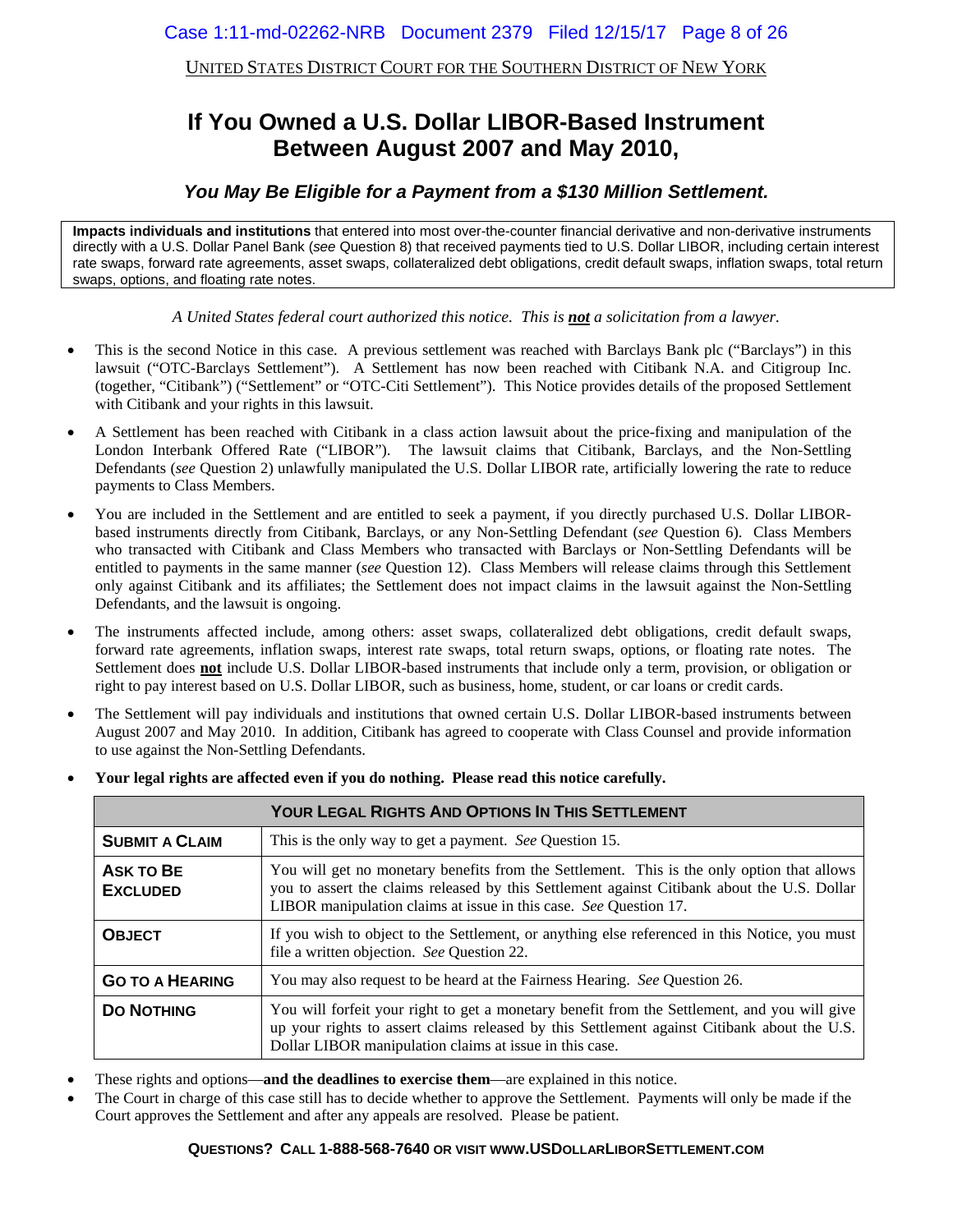### **What This Notice Contains**

| 1.  | Why is there a notice?                                                                                |
|-----|-------------------------------------------------------------------------------------------------------|
| 2.  | What is this lawsuit about?                                                                           |
| 3.  | Are there any related lawsuits?                                                                       |
| 4.  | Why is this a class action?                                                                           |
| 5.  | Why is there a Settlement?                                                                            |
|     |                                                                                                       |
| 6.  | How do I know if I am part of the Settlement?                                                         |
| 7.  | What is the London Interbank Offered Rate ("LIBOR")?                                                  |
| 8.  | What U.S. Dollar LIBOR-based instruments are covered by the Settlement?                               |
| 9.  | Does the Settlement include instruments where I only pay interest based on U.S. Dollar<br>LIBOR rate? |
| 10. | What if I am not sure whether I am included in the Settlement?                                        |
|     |                                                                                                       |
| 11. | What does the Settlement provide?                                                                     |
| 12. | How much will my payment be?                                                                          |
| 13. | When will I receive my payment?                                                                       |
| 14. | What am I giving up to stay in the Class?                                                             |
|     |                                                                                                       |
| 15. | How can I receive a payment?                                                                          |
| 16. | What if my claim is rejected?                                                                         |
|     | . .8                                                                                                  |
| 17. | How do I get out of the Settlement?                                                                   |
| 18. | If I do not exclude myself, can I sue Citibank for the same thing later?                              |
| 19. | If I exclude myself, can I still get a payment from this Settlement?                                  |
|     |                                                                                                       |
| 20. | Do I have a lawyer in the case?                                                                       |
| 21. | How will the lawyers be paid?                                                                         |
|     |                                                                                                       |
| 22. | How do I tell the Court if I object to the Settlement?                                                |
| 23. | What is the difference between objecting and asking to be excluded?                                   |
|     |                                                                                                       |
| 24. | When and where will the Court decide whether to approve the Settlement?                               |
| 25. | Do I have to attend the hearing?                                                                      |
| 26. | May I speak at the hearing?                                                                           |
|     | .11                                                                                                   |
| 27. | How do I get more information?                                                                        |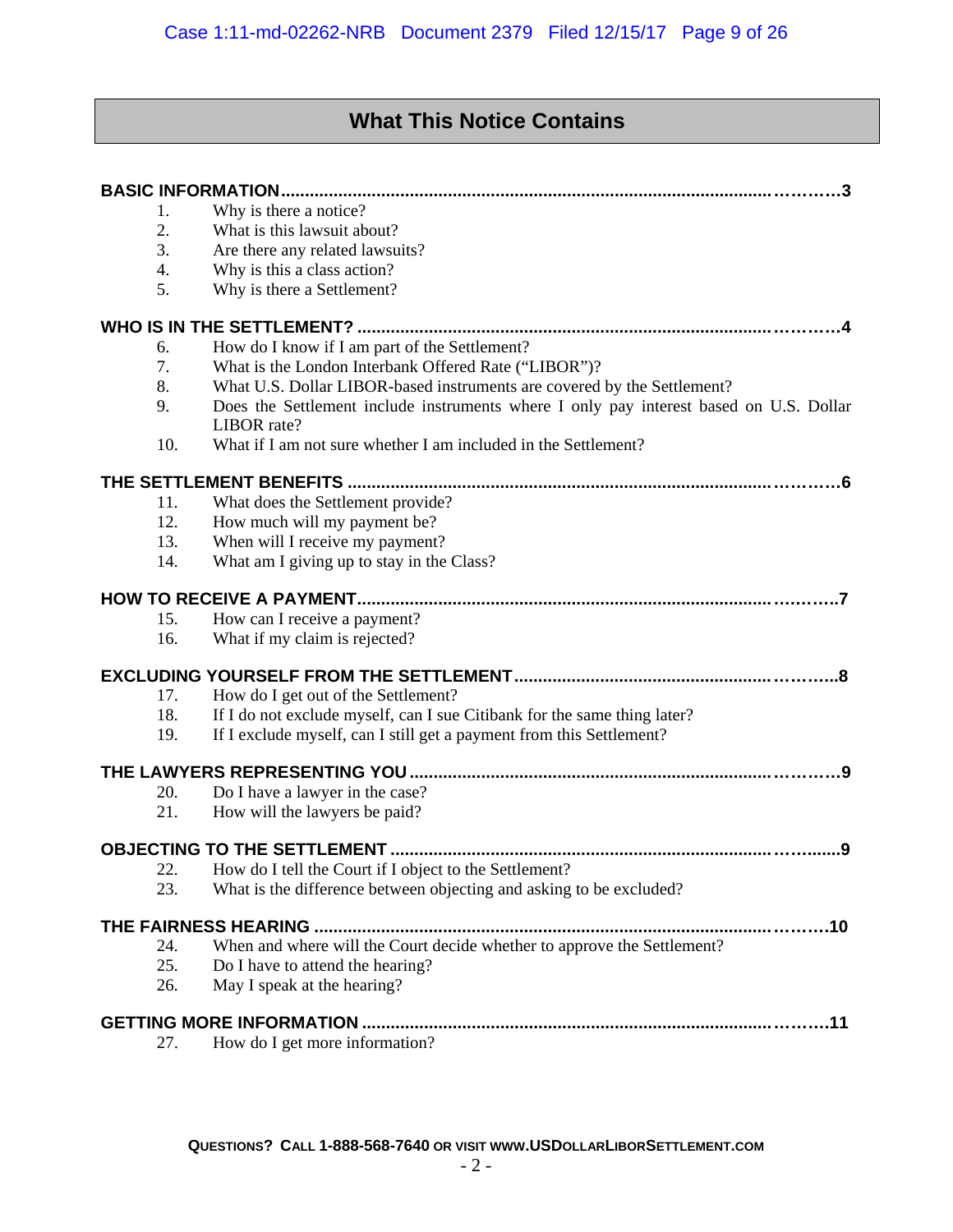### **BASIC INFORMATION**

### **1. Why is there a notice?**

A Court authorized this notice because you have a right to know about a proposed Settlement in this class action lawsuit and about all of your options before the Court decides whether to give final approval to the Settlement. This notice explains the lawsuit, the Settlement, and your legal rights.

Judge Naomi Reice Buchwald of the United States District Court for the Southern District of New York is overseeing this case. This litigation has been consolidated within *In re LIBOR-Based Financial Instruments Antitrust Litigation,* MDL No. 2262, and this Settlement relates to an action referred to as the "OTC Action" because it involves Plaintiffs who entered into over-the-counter ("OTC") financial derivative and nonderivative instruments directly with Citibank, Barclays, or the Non-Settling Defendants.

#### **2. What is this lawsuit about?**

Banks on the U.S. Dollar panel (and their affiliates) around the world were sued by a group of their counterparties ("Plaintiffs") who claim that the banks manipulated the U.S. Dollar LIBOR rate during the financial crisis, artificially lowering the rate for their own benefit. Plaintiffs claim that Citibank and other banks manipulated the U.S. Dollar LIBOR rate, and that, as a result, purchasers did not receive as much interest payments for their U.S. Dollar LIBOR-based instruments from the banks as they should have. Citibank, Barclays, and the Non-Settling Defendants deny these claims and maintain they did nothing wrong. Plaintiffs in the OTC Action have brought (a) antitrust claims under the Sherman Act, (b) breach of contract claims, and (c) unjust enrichment claims against Citibank, Barclays, and the Non-Settling Defendants.

A Settlement has been reached with Citibank, the Settling Bank, and that is why you are receiving this Notice. A separate \$120 million settlement has also been reached with Barclays. The settlements do not impact claims in the lawsuit against the Non-Settling Defendants, and the lawsuit is ongoing.

For purposes of the Settlement, the Non-Settling Defendants are (collectively with Citibank and Barclays, the "Defendants"):

- Credit Suisse Group AG; Credit Suisse International; Credit Suisse (USA) Inc. (together, "Credit Suisse");
- Bank of America Corporation and Bank of America, N.A. (together, "Bank of America");
- JPMorgan Chase & Co. and JPMorgan Chase Bank, NA (together, "JPMorgan Chase");
- HSBC Holdings PLC and HSBC Bank PLC (together, "HSBC");
- Lloyds Banking Group PLC ("Lloyds");
- WestLB AG and Westdeutsche Immobilienbank AG (together "WestLB");
- UBS AG ("UBS");
- The Royal Bank of Scotland Group PLC ("RBS");
- Citizens Bank of Massachusetts a/k/a RBS Citizens Bank N.A. ("Citizens Bank");
- Deutsche Bank AG ("Deutsche Bank");
- Coöperatieve Centrale Raiffeisen Boerenleenbank B.A. ("Rabobank");
- The Norinchukin Bank ("Norinchukin");
- The Bank of Tokyo-Mitsubishi UFJ, Ltd ("Bank of Tokyo");
- HBOS PLC ("HBOS");
- Société Générale S.A. ("SocGen"); and
- Royal Bank of Canada ("RBC").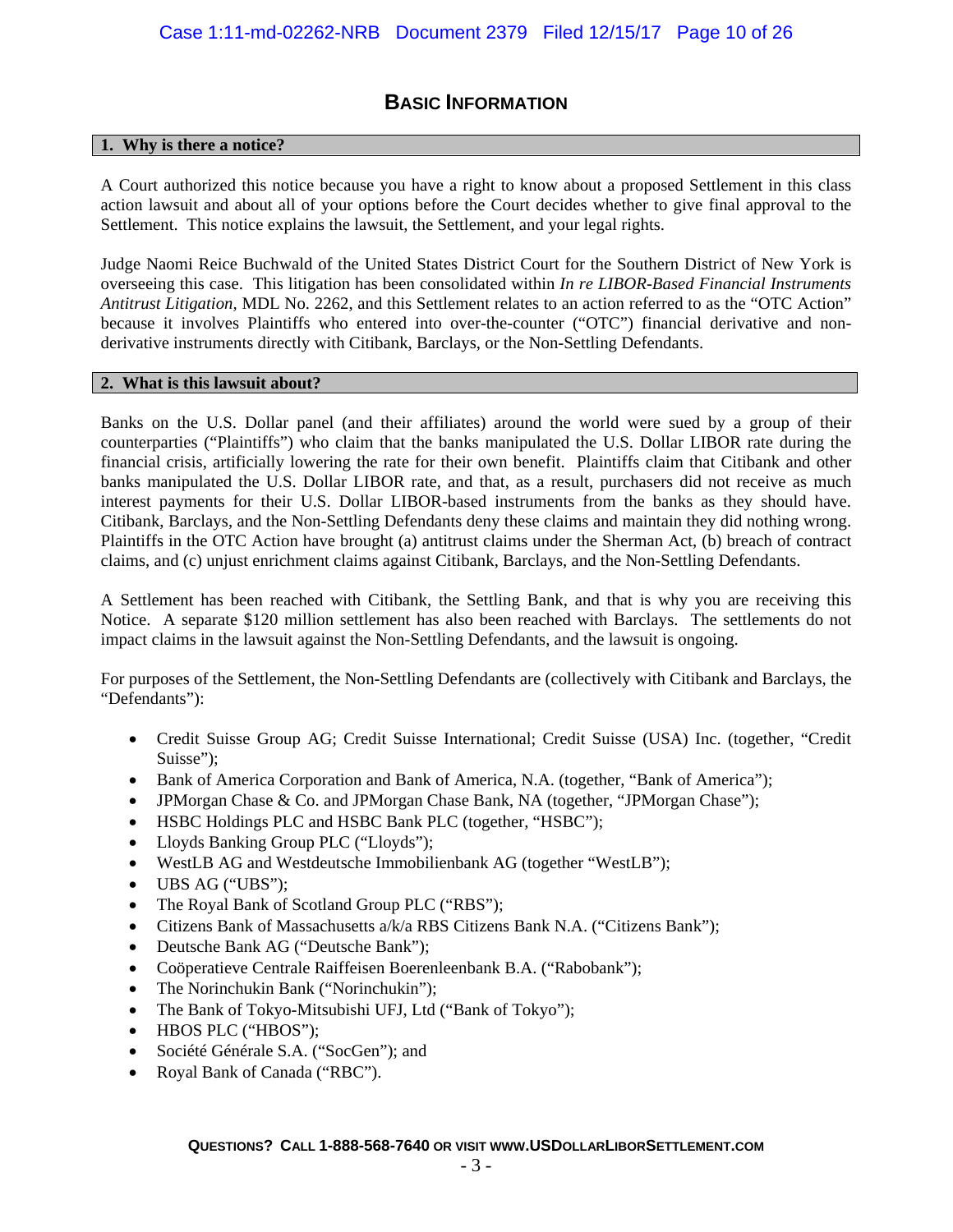#### **3. Are there any related lawsuits?**

Yes. There are many cases that have been consolidated as a multi-district litigation ("MDL") in the U.S. District Court for the Southern District of New York, entitled: *In re LIBOR Financial Instruments Litigation*, 11-MD-2262. This Settlement is made with Plaintiffs in the OTC Action only.

#### **4. Why is this a class action?**

In a class action, one or more people called "Class Representatives" sue on behalf of themselves and other people with similar claims. All of these people together are the "class" or "class members." In this Settlement, the Class Representatives are: the Mayor and City Council of Baltimore, City of New Britain, Vistra Energy Corp., Yale University, and Jennie Stuart Medical Center Inc. One court resolves the issues for all Class Members, except for those who exclude themselves from the OTC Class.

### **5. Why is there a Settlement?**

The Court has not decided in favor of the Plaintiffs or Citibank. Instead, the Parties have engaged in lengthy negotiations, and Plaintiffs and Citibank have agreed to a Settlement. By agreeing to settle, the Parties avoid the costs and uncertainty of a trial, and the people affected will get a chance to receive compensation. The Class Plaintiffs and their attorneys think the Settlement is best for all OTC Class Members. The proposed Settlement does not mean that any law was broken or that Citibank did anything wrong.

### **WHO IS IN THE SETTLEMENT?**

If you received mailed notice of the Settlement, then you may be a Class Member. But even if you did not receive a notice, you may be a Class Member, as described below.

### **6. How do I know if I am part of the Settlement?**

You are included in the Settlement if you (individual or entity):

- Directly purchased certain U.S. Dollar LIBOR-based instruments (*see* Question 8);
- From Citibank, Barclays, or any Non-Settling Defendant (or their subsidiaries or affiliates)<sup>1</sup> (see Question  $2)^2$ ;
- In the United States; and
- Owned the instruments at any time between August 2007 and May 2010.

You are **not** a member of the Class, even if you meet the above criteria, if you are:

 One of the Non-Settling Defendants, Released Parties, or alleged co-conspirators or their employees, officers, or directors;

 $\mathbf{r}$ <sup>1</sup> The Notice for the OTC-Barclays Settlement inadvertently identified Citizens Financial Group, Inc. ("Citizens") and Unionbancal Corporation ("Unionbancal") as Non-Defendant OTC Financial Institutions. Because those two entities are subsidiaries of Non-Settling Defendants, U.S. Dollar LIBOR-based instruments purchased from Citizens and Unionbancal qualify for inclusion in both the OTC-Barclays Settlement and the OTC-Citibank Settlement, claims related to those transactions are covered by the releases in both settlements, and you may file claims in both settlements based on transactions with those entities (*see* Question 15). If your only claims relate to transactions with Citizens and/or Unionbancal, the deadline to opt out of the OTC-Barclays Settlement is extended to January 2, 2018 (*see* Question 17). Similarly, the deadline to file a Proof of Claim form for those transactions is extended to January 2, 2018. 2

 $2$  Because, under the antitrust claims asserted in the case, any one Defendant can be liable for the alleged conduct of all Defendants, the settlement class is not limited to purchasers of the Settling Defendant. In other words, you need not have purchased from Citibank in order to participate in the OTC-Citibank Settlement.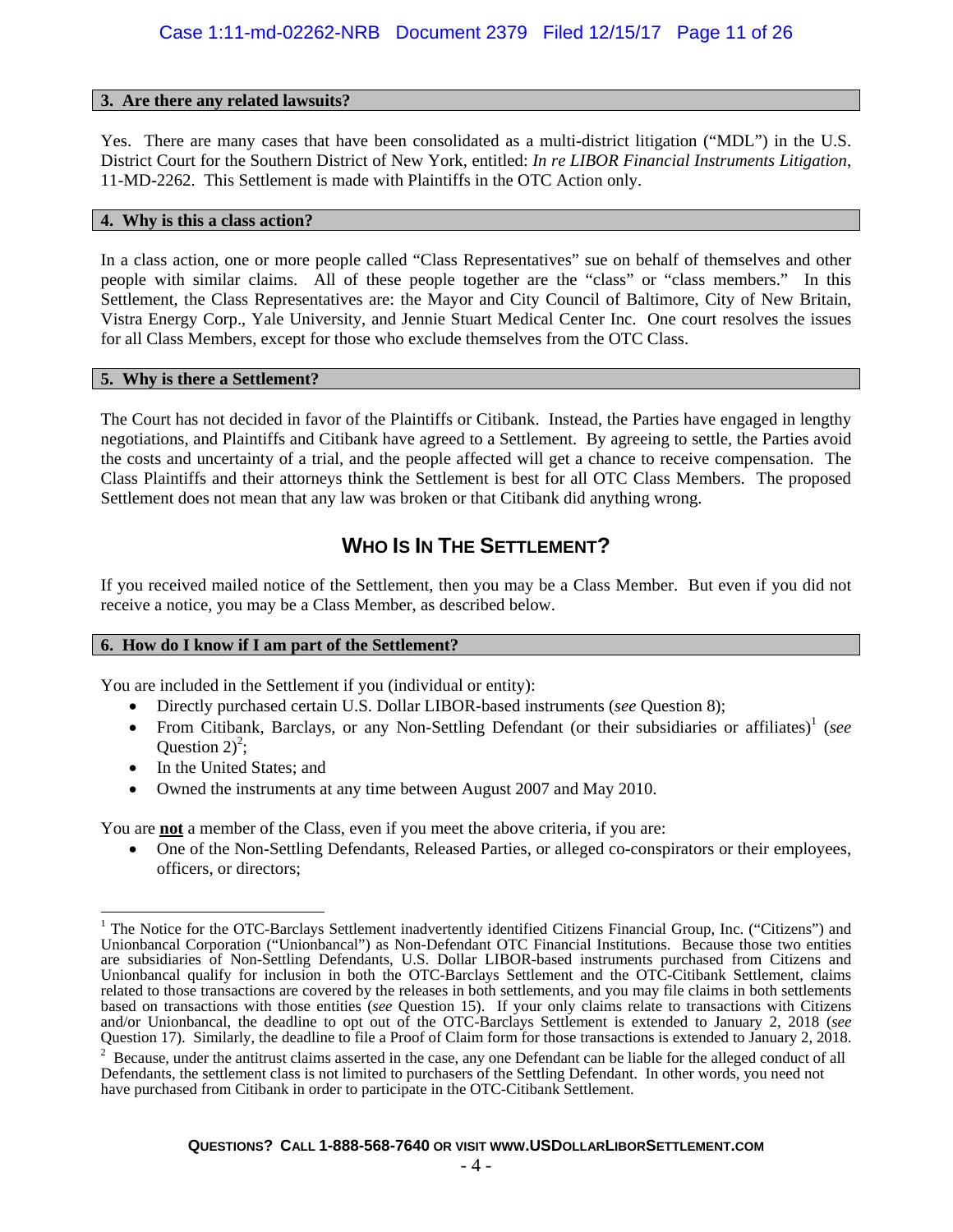- One of the Non-Settling Defendants', Released Parties', or alleged co-conspirators' parent companies, subsidiaries, affiliates, legal representatives, heirs, assigns, or any person acting on their behalf;
- An entity in which any Non-Settling Defendants, Released Parties, or alleged co-conspirators have a controlling interest; or
- A judicial officer presiding over this action or his/her immediate family member or are a judicial staff member or juror assigned to the OTC Action.

### **7. What is the London Interbank Offered Rate ("LIBOR")?**

The U.S. Dollar LIBOR rate is defined as the average rate at which each individual bank on the U.S. Dollar LIBOR panel could borrow funds, were it to do so by asking for and then accepting inter-bank offers in reasonable market size, just prior to 11:00 am London time. It is the reference point for determining interest rates for financial instruments worldwide. LIBOR rates are calculated for several currencies, such as U.S. Dollars, and seven borrowing periods, ranging from overnight to one year. They are published each business day. This Settlement only involves U.S. Dollar LIBOR.

#### **8. What U.S. Dollar LIBOR-based instruments are covered by the Settlement?**

The Settlement relates to U.S. Dollar LIBOR-Based Instruments, which are instruments that include any term, provision, obligation, or right to be paid or to receive interest based upon the U.S. Dollar LIBOR rate. These include, but are not limited to, the following:

- **Asset Swaps** a type of over-the-counter derivative in which one investor exchanges the cash flows of an asset or pool of assets for a different cash flow without affecting the underlying investment position.
- **Collateralized Debt Obligations ("CDOs")** a type of structured asset back security ("ABS"). CDOs have multiple levels of risk ("tranches") and are issued by special purpose entities. They are collateralized by debt obligations including bonds and loans.
- **Credit Default Swaps ("CDSs")** a type of over-the-counter, credit-based derivative where the seller of the CDSs compensates the buyer of the CDS only if the underlying loan goes into default or has another credit event.
- **Forward Rate Agreements ("FRAs")** a type of over-the-counter derivative based on a "forward contract." The contract sets the rate of interest or the currency exchange rate to be paid or received on an obligation beginning at a future start date.
- Inflation Swaps a type of over-the-counter derivative used to transfer inflation risk from one party to another through an exchange of cash flows.
- **Interest Rate Swaps** a type of over-the-counter derivative in which two parties agree to exchange interest rate cash flows, based on a specified notional amount from a fixed rate to a floating rate (or vice versa) or from one floating rate to another. Interest rate swaps are commonly used for both hedging and speculating.
- **Total Return Swaps** a type of over-the-counter derivative based on financial contracts that transfer both the credit and market risk of an underlying asset. These derivatives allow one contracting party to derive the economic benefit of owning an asset without putting that asset on its balance sheet.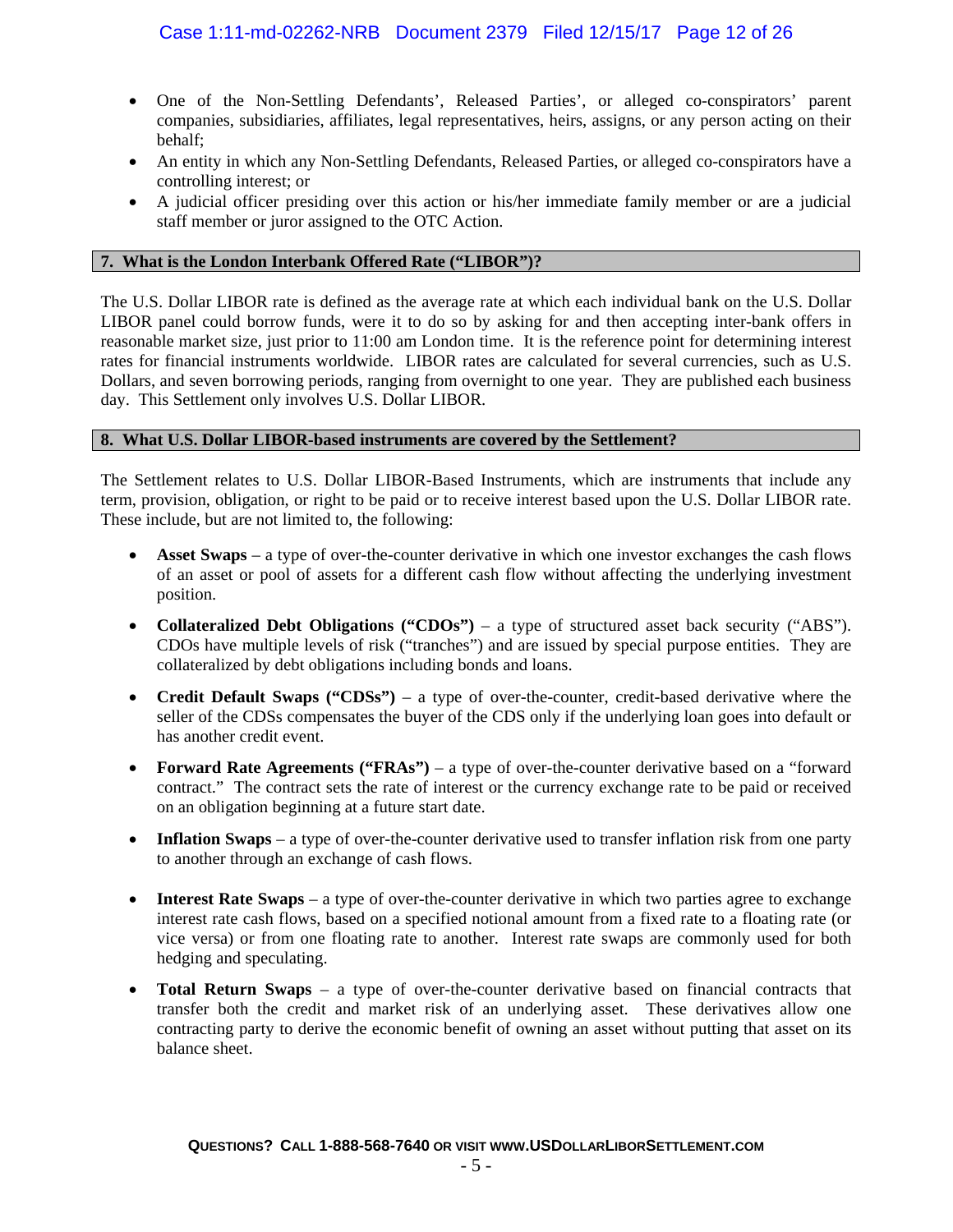### Case 1:11-md-02262-NRB Document 2379 Filed 12/15/17 Page 13 of 26

- **Options** a type of over-the-counter derivative based on a contract between two parties for a future transaction on an asset. The other derivative instruments, defined above, can serve as the asset for an option.
- **Floating Rate Notes** evidence an amount of money owed to the buyer from the seller. The interest rate on floating rate notes is adjusted at contractually-set intervals and is based on a variable rate index, such as U.S. Dollar LIBOR.

Only U.S. Dollar LIBOR-based instruments that were sold in over-the-counter transactions (OTC transactions) are included in the Settlement.

#### **9. Does the Settlement include instruments where I only pay interest based on U.S. Dollar LIBOR rate?**

The Settlement does not include U.S. Dollar LIBOR-based instruments that include only a term, provision, or obligation or right to pay interest based on the U.S. Dollar LIBOR rate, such as business, home, student, or car loans or credit cards.

#### **10. What if I am not sure whether I am included in the Settlement?**

If you are not sure whether you are included in the Settlement, you may call 1-888-568-7640 with questions or visit www.USDollarLiborSettlement.com. You may also write with questions to U.S. Dollar LIBOR Settlement, c/o Rust Consulting, Inc. – 5821, P.O. Box 2602, Faribault, MN 55021-9602 or email info@USDollarLiborSettlement.com.

### **THE SETTLEMENT BENEFITS**

### **11. What does the Settlement provide?**

The Settlement will create a \$130 million Settlement Fund that will be used to pay eligible Class Members who submit valid claims. The cost to administer the Settlement, attorney fees, and payment to the Class Representatives will come out of the Settlement Fund (*see* Question 21). Additionally, Citibank will cooperate with the Plaintiffs in their ongoing litigation against the Non-Settling Defendants.

More details are in a document called the Settlement Agreement, which is available at www.USDollarLiborSettlement.com.

#### **12. How much will my payment be?**

The Settlement Fund will be distributed to Settlement Class Members *pro rata*, in proportion to a reasonable estimate of their damages, after deduction of any fees and expenses (*see* Question 21). This distribution will be made pursuant to a Plan of Distribution, which has been submitted to the Court in advance of the final approval hearing, and made available at www.USDollarLiborSettlement.com. The Plan of Distribution provides that each Class Member will receive a *pro rata* distribution, based on how much less the Class Member was paid during the Class Period as a result of the alleged suppression. A chart showing the applicable amount of suppression during the Class Period is available on the website, and is based on expert modelling the Plaintiffs' have used in support of the litigation. Class Members will have the option to comment on or object to any portion of the Plan of Distribution at the Fairness Hearing. The Settlement Agreement will remain in place if the Court rejects or alters the proposed Plan of Distribution.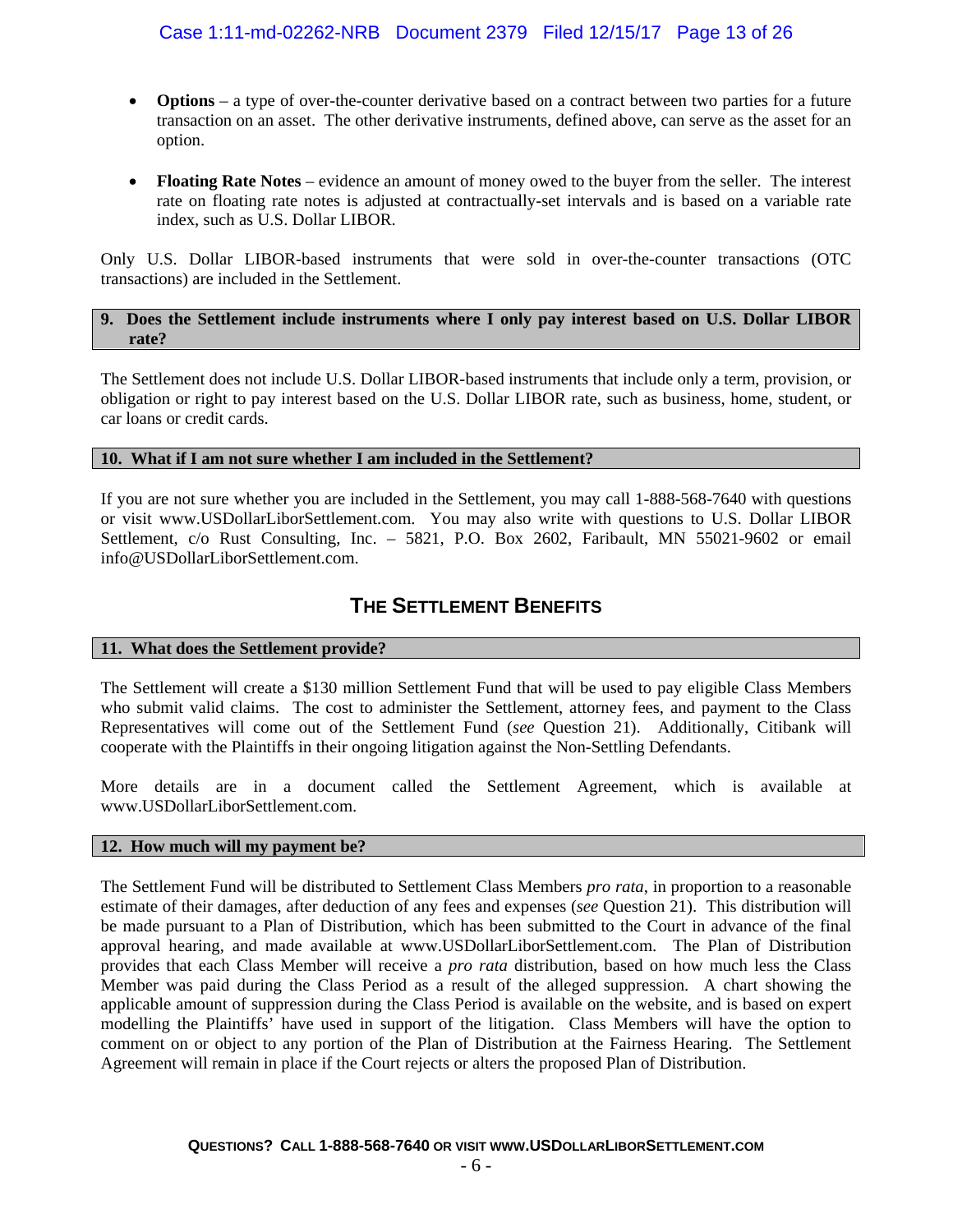### **13. When will I receive my payment?**

Class Members who are entitled to payments will receive their payments after the Court grants final approval to the Settlement and after any appeals are resolved (*see* "The Fairness Hearing" below). If there are appeals, resolving them can take time. Please be patient.

#### **14. What am I giving up to stay in the Class?**

Unless you exclude yourself from the Settlement, you will give up your right to sue Citibank for the claims being resolved by this Settlement. The specific claims you are giving up against Citibank and all related parties are described in paragraphs 2(hh)-(ii) and 8(b) of the Settlement Agreement. You will be "releasing" Citibank and all related people as described in the Settlement Agreement.

The released claims do not, however, include the following:

- Claims concerning Eurodollar futures contracts or options arising from or relating in any way to the conduct alleged in the Exchange-Based Plaintiffs' Action;
- Claims for transactions purchased from one or more Non-OTC Defendant<sup>3</sup> as alleged in the Green Pond Action arising from or relating to conduct that is alleged in the Green Pond Action;
- Claims concerning U.S. Dollar LIBOR-Based debt securities that were not issued or sold directly to the claimant by an OTC Defendant arising from or relating to conduct that is alleged in the Non-OTC Bondholder Action;
- Claims arising solely under foreign law that relate to transactions outside the U.S.;
- Claims to enforce any of the terms of the Settlement Agreement in this case;
- Claims that relate to or are from the purchase of non-U.S. Dollar LIBOR-based instruments or any other claims that do not arise out of the factual predicate of the OTC Action; or
- Claims arising out of the purchase, sale or ownshership of any U.S. Dollar-linked instruments that were not issued by a Defendant (or its subsidiaries or affiliates) or which were not directly sold to or purchased from a Defendant (or its subsidiaries or affiliates).

Any claims that are not released do not qualify for payment in the Settlement.

The Settlement Agreement available at www.USDollarLiborSettlement.com describes the released claims with specific descriptions, so read it carefully. If you have any questions, you can talk to the law firms listed in Question 20 for free or you can, of course, talk to your own lawyer about what this means.

### **HOW TO RECEIVE A PAYMENT**

### **15. How can I receive a payment?**

If you filed a previous claim in the OTC-Barclays Settlement, you will need to complete and submit a simple proof of claim by **March 29, 2018**, even if your previous Proof of Claim is accurate and complete. If you filed a previous claim in the OTC-Barclays Settlement and want to supplement your original Proof of Claim with additional information, you will need to complete and submit a new Proof of Claim by **March 29, 2018**.

If you have not previously submitted a claim, you need to ask for a payment, and you will need to complete and submit a Proof of Claim by **March 29, 2018**. Claims may be submitted online at

<sup>&</sup>lt;sup>3</sup> Because Citizens and Unionbancal are subsidiaries of a Non-Settling Defendant (*see* Questions 2 and 6), they have been excluded from the definition of Non-Defendant OTC Financial Institutions in the Green Pond Action for purposes of the OTC-Barclays Settlement and the OTC-Citibank Settlement. Thus, claims related to U.S. Dollar LIBOR-based instruments purchased from Citizens and Unionbancal will be released pursuant to these two settlements.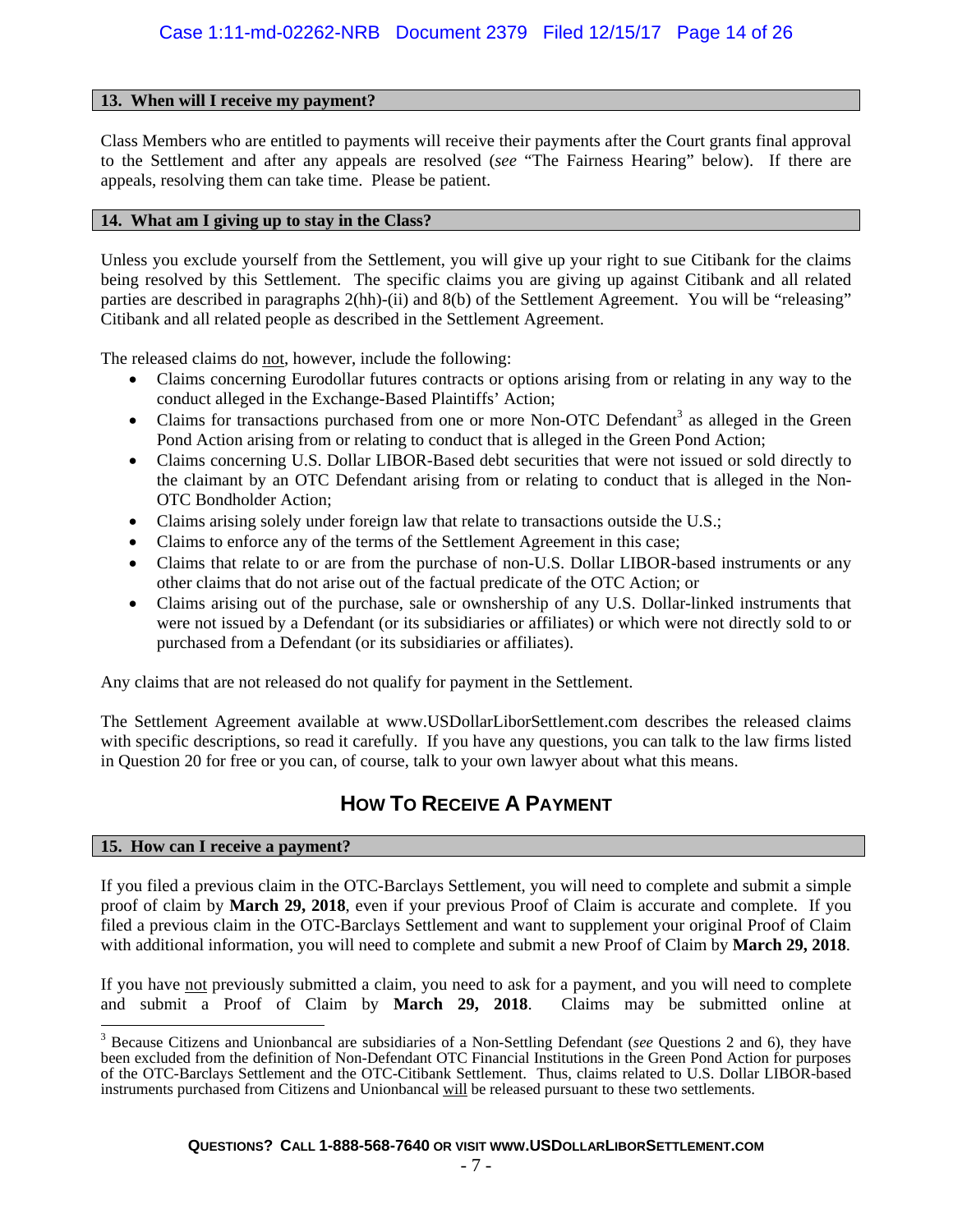www.USDollarLiborSettlement.com. If you submit a Proof of Claim with your contact information, you will receive future notifications containing additional important information, including with respect to any future Settlements. You may also download and mail your completed Proof of Claim to:

> U.S. Dollar LIBOR Settlement c/o Rust Consulting, Inc. – 5821 P.O. Box 2602 Faribault, MN 55021-9602

Any claims that are not released do not qualify for payment in the Settlement (*see* Question 14).

If you choose to submit a claim, you are consenting to the disclosure of and waiving any protections provided by applicable bank secrecy, data privacy law, or any similar confidentiality protections. You are also instructing Citibank to disclose your information and transaction data relating to your trades for use in the claims administration process.

### **16. What if my claim is rejected?**

The Settlement provides a process for Class Members to contest the rejection of a claim. You will get further details in the letter you receive after your claim has been processed. If your claim is rejected, you may request a review. You will need to do so in writing and submit reasons for why you are contesting the rejection along with any supporting documentation. If your dispute cannot be resolved, it may be presented to the Court for review. The Court's decision will be final and binding. More details are in a document called the Settlement Agreement, which is available at www.USDollarLiborSettlement.com.

### **EXCLUDING YOURSELF FROM THE SETTLEMENT**

If you don't want a payment/benefits from this Settlement, and you want to keep the right to sue Citibank about the issues in this case, then you must take steps to get out of the Settlement. This is called excluding yourself—or it is sometimes referred to as "opting out" of the Class.

### **17. How do I get out of the Settlement?**

To exclude yourself from the Settlement, you must mail a letter or other written document to the Settlement Administrator. To exclude yourself from the Class, you must file a timely written request for exclusion ("Request for Exclusion").

A Request for Exclusion must:

- Be in writing;
- Be signed by you or your authorized representative;
- State your name, address, and phone number;
- Include (1) proof of membership in the Class and (2) a signed statement that "I/we hereby request that I/we be excluded from the proposed OTC Class in the *In re LIBOR-Based Financial Instruments Antitrust Litigation*, MDL No. 2262";
- Be mailed to the Claims Administrator at the address provided below and postmarked no later than **January 2, 2018**.

You must also provide any other information reasonably requested by the Claims Administrator. You must mail your Request for Exclusion, postmarked no later than **January 2, 2018** to: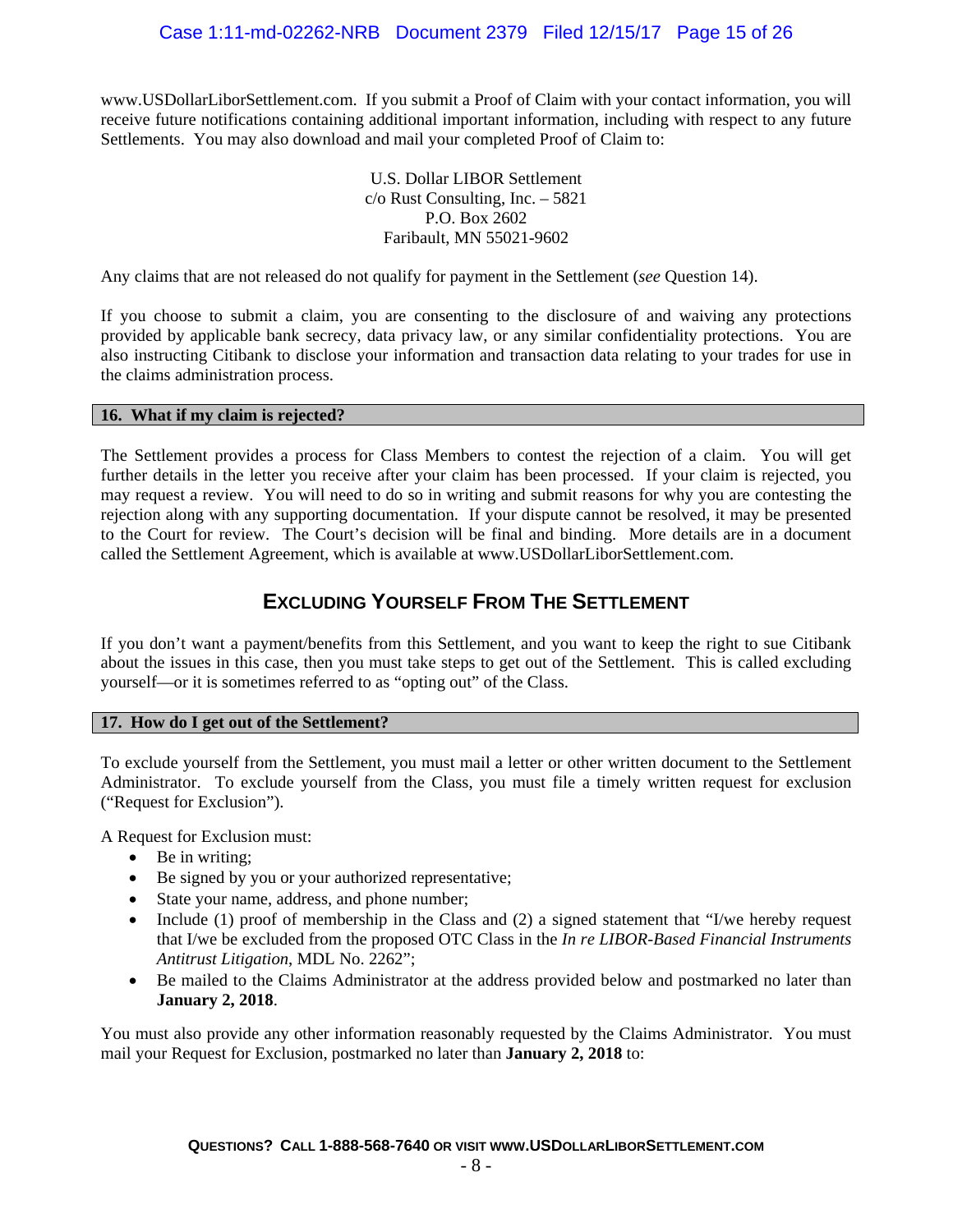U.S. Dollar LIBOR Settlement c/o Rust Consulting, Inc. – 5821 P.O. Box 2602 Faribault, MN 55021-9602

### **18. If I do not exclude myself, can I sue Citibank for the same thing later?**

No. Unless you exclude yourself, you give up the right to sue Citibank for the claims that you release through this Settlement.

### **19. If I exclude myself, can I still get a payment from this Settlement?**

No. You will not get a payment if you exclude yourself from this Settlement.

### **THE LAWYERS REPRESENTING YOU**

#### **20. Do I have a lawyer in the case?**

The Court has appointed two law firms — Susman Godfrey LLP and Hausfeld LLP — to represent all OTC Class Members as interim "Class Counsel." They can be contacted at:

| William C. Carmody           | Michael D. Hausfeld         |
|------------------------------|-----------------------------|
| Susman Godfrey LLP           | Hausfeld LLP                |
| 1301 Avenue of the Americas, | 1700 K Street NW, Suite 650 |
| 32nd Floor                   | Washington, DC 20006        |
| New York, NY 10019           |                             |

You will not be charged for contacting these lawyers. If you want to be represented by your own lawyer, you may hire one at your own expense.

#### **21. How will the lawyers be paid?**

Class Counsel will ask the Court for attorneys' fees up to one-third of the \$130 million Settlement Fund as well as reimbursement for costs and expenses. The fees and expenses awarded by the Court will be paid out of the Settlement Fund. The Court will decide the amount of fees to award. Class Counsel will also request that special service payments of up to \$25,000 each be paid from the Settlement Fund to the Class Representatives for their service as representatives on behalf of the whole Class.

### **OBJECTING TO THE SETTLEMENT**

### **22. How do I tell the Court if I object to the Settlement?**

If you are a member of the OTC Class, you can object to the Settlement if you disagree with the Settlement or some part of it. To object, you must submit a letter or other written document that includes the following:

- Your name, address, and telephone number;
- A statement saying that you object to the Settlement in *In re LIBOR-Based Financial Instruments Antitrust Litigation*, MDL No. 2262;
- Whether you plan to appear at the Fairness Hearing (*see* Question 25);

### **QUESTIONS? CALL 1-888-568-7640 OR VISIT WWW.USDOLLARLIBORSETTLEMENT.COM**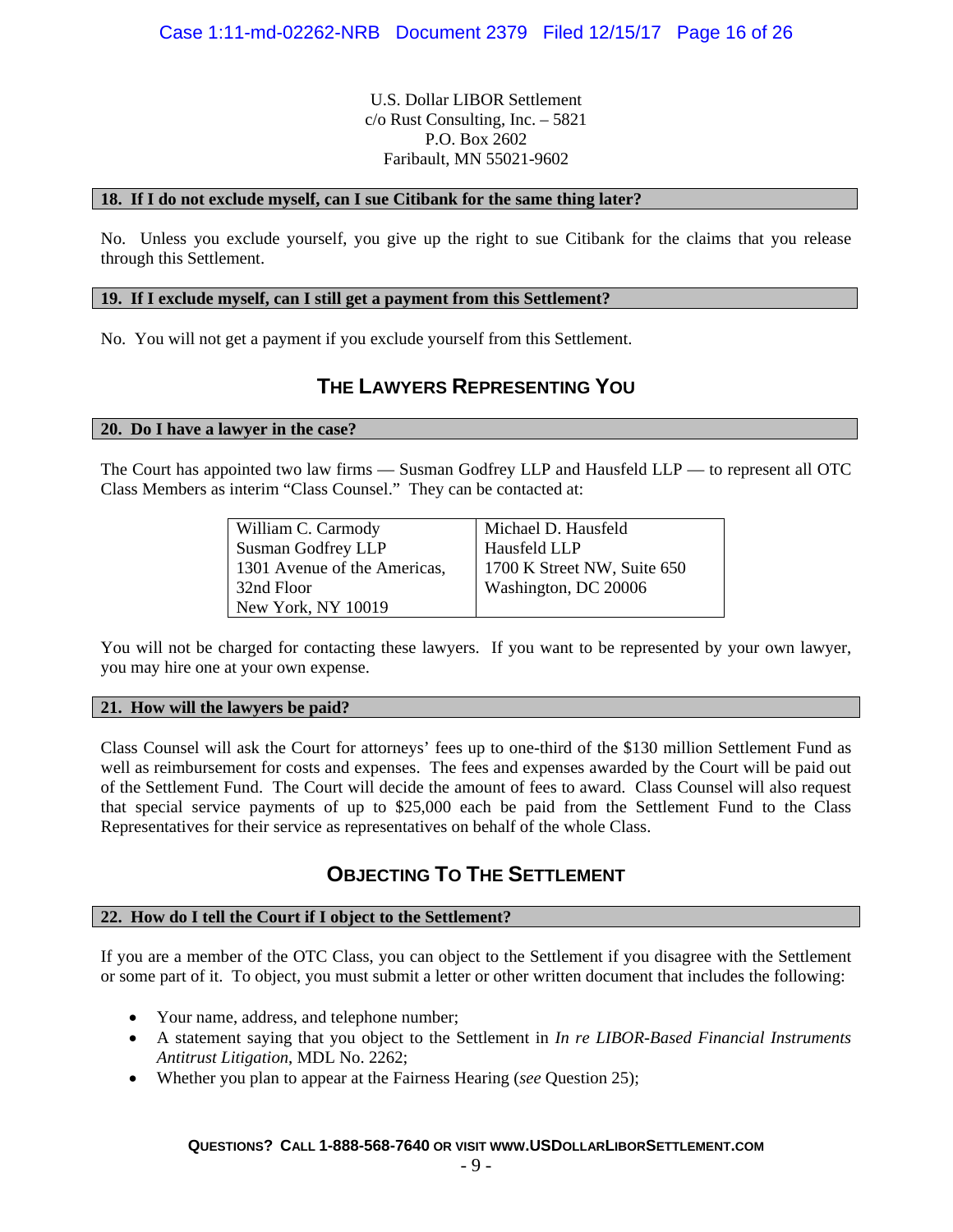- Proof of membership in the Class, including documentation evidencing the ownership of a U.S. Dollar LIBOR-Based Instrument during the Class Period (August 2007 and May 2010);
- The specific reasons you object to the Settlement, along with any supporting materials or documents that you want the Court to consider; and
- Your signature.

The objection must be mailed to the three addresses listed below, postmarked, no later than **January 2, 2018**. Note: You may mail it to the Court, but it must be received by the Court and filed by that date.

| <b>COURT</b>                    | <b>OTC CLASS COUNSEL</b>  | <b>CITIBANK'S COUNSEL</b>                                |
|---------------------------------|---------------------------|----------------------------------------------------------|
| Hon. Naomi Reice Buchwald       | William C. Carmody        | Andrew A. Ruffino                                        |
| Daniel Patrick Moynihan         | <b>Susman Godfrey LLP</b> | Covington & Burling LLP                                  |
| <b>United States Courthouse</b> |                           | 1301 Avenue of the Americas, The New York Times Building |
| 500 Pearl St.                   | 32nd Floor                | 620 Eighth Avenue                                        |
| New York, NY 10007              | New York, NY 10019        | New York, NY 10018                                       |

If your objection is not postmarked by the deadline and does not include the information listed above, it will not be valid.

### **23. What is the difference between objecting and asking to be excluded?**

Objecting is simply telling the Court that you disagree with something about the Settlement. You can object only if you don't exclude yourself from the Class. Excluding yourself is telling the Court that you don't want to be part of the Class. If you exclude yourself, you have no basis to object because the Settlement no longer affects you. If you choose to exclude yourself or object to the Settlement, Court filings of exclusions and objections will publicly reveal your identity.

### **THE FAIRNESS HEARING**

The Court will hold a hearing to decide whether to approve the Settlement and any requests for fees and expenses. You may attend and you may ask to speak, but you do not have to.

### **24. When and where will the Court decide whether to approve the Settlement?**

The Court will hold a Fairness Hearing at **11:00 a.m.** on **January 23, 2018**, at the Daniel Patrick Moynihan United States Courthouse, Southern District of New York, 500 Pearl St., New York, NY 10007, Courtroom 21A. The hearing may be moved to a different location or time without additional notice, so it is a good idea to check www.USDollarLiborSettlement.com or call 1-888-568-7640. At this hearing, the Court will consider whether the Settlement, Plan of Allocation, and any proposed fees and expenses are fair, reasonable, and adequate. If there are objections, the Court will consider them and will listen to people who have asked to speak at the hearing. The Court may also decide how much to pay Class Counsel. After the hearing, the Court will decide whether to approve the Settlement. We do not know how long these decisions will take.

### **25. Do I have to attend the hearing?**

No. Class Counsel will answer questions the Court may have. But, you or your own lawyer are welcome to attend at your expense. If you send an objection, you do not have to come to Court to talk about it. As long as you mailed your written objection on time, the Court will consider it. You may also have your own lawyer attend, but it is not necessary.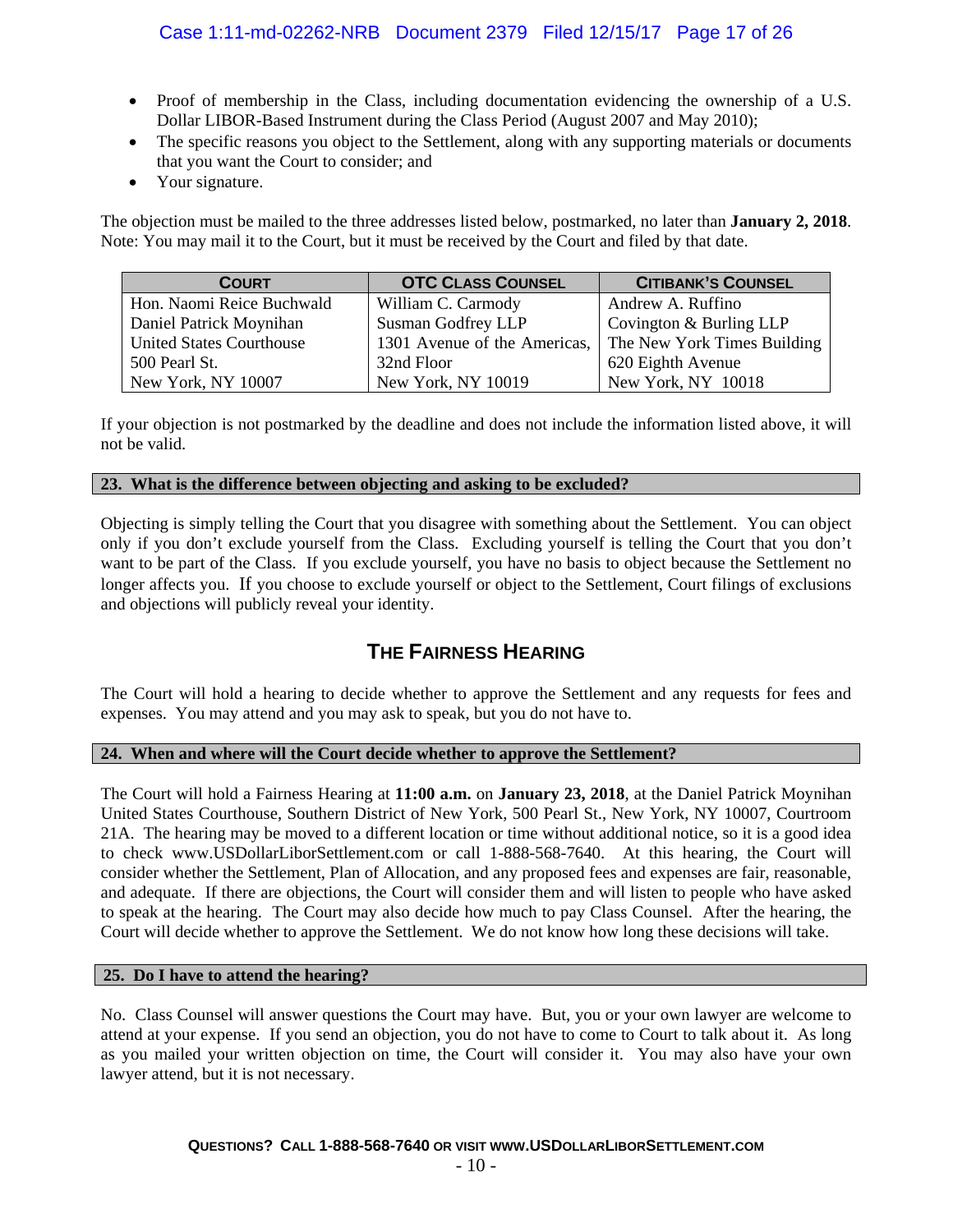#### **26. May I speak at the hearing?**

You may ask the Court for permission to speak at the Fairness Hearing. To speak at the Fairness Hearing, you must send a letter or other written document saying that the letter or document is your "Notice of Intention to Appear" in *In re LIBOR-Based Financial Instruments Antitrust Litigation*, MDL No. 2262. Be sure to include your name, address, telephone number, and your signature. You must send your "Notice of Intention to Appear" to the addresses listed in Question 22, so it is postmarked no later than **January 2, 2018**.

### **GETTING MORE INFORMATION**

#### **27. How do I get more information?**

This notice summarizes the proposed Settlement. More details are in the Settlement Agreement. You can get a copy of the Settlement Agreement at www.USDollarLiborSettlement.com. You also may write with questions to U.S. Dollar LIBOR Settlement, c/o Rust Consulting, Inc. – 5821, P.O. Box 2602, Faribault, MN 55021-9602, email info@USDollarLiborSettlement.com, or call the toll-free number, 1-888-568-7640. You can also get a Proof of Claim at the website or by calling the toll-free number, 1-888-568-7640.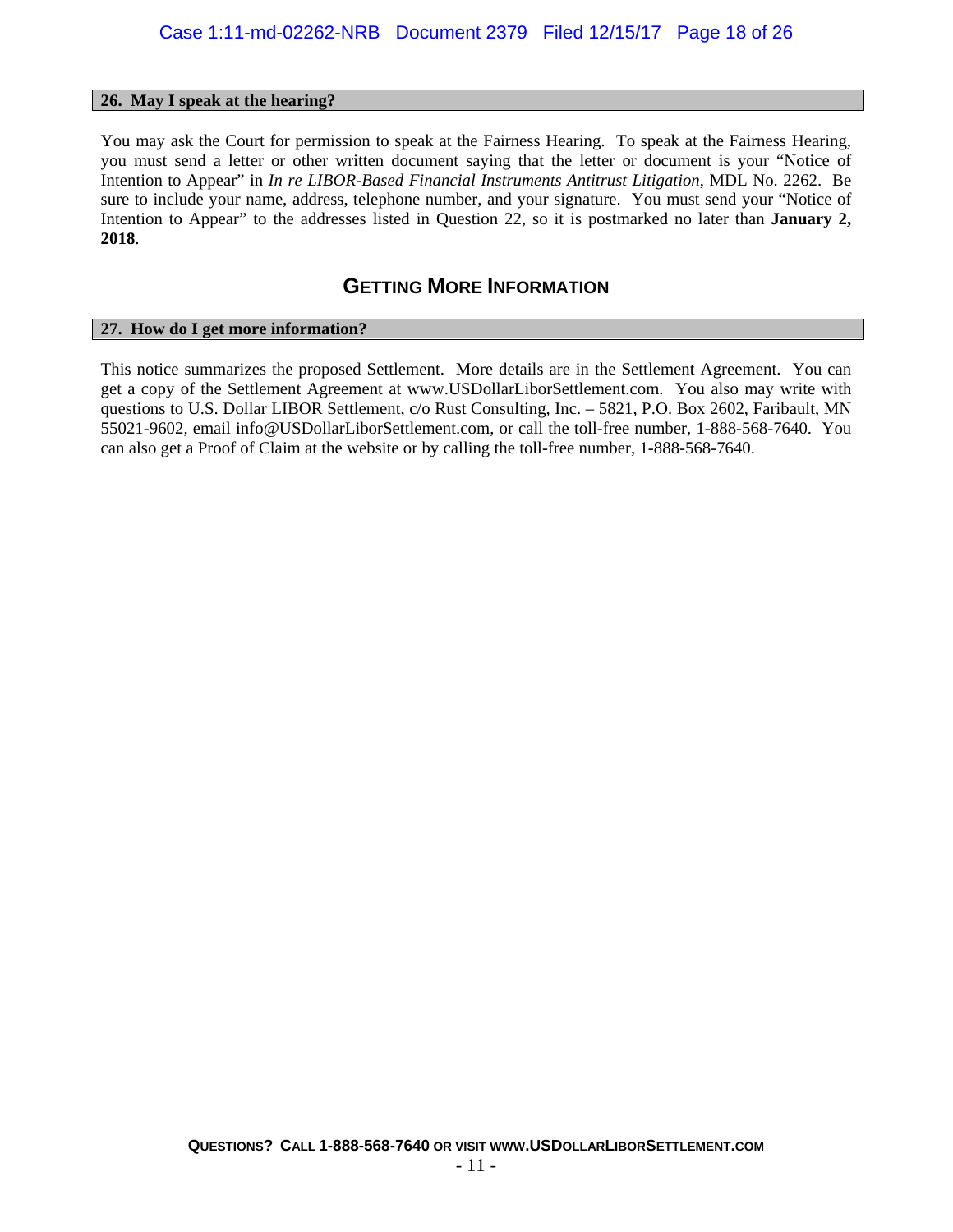### Case 1:11-md-02262-NRB Document 2379 Filed 12/15/17 Page 19 of 26

#### **UNITED STATES DISTRICT COURT SOUTHERN DISTRICT OF NEW YORK**

In re LIBOR-Based Financial Instruments Antitrust Litigation

MDL No. 11-MD-2262 (NRB) THIS DOCUMENT RELATES TO:

OTC ACTION

### **PROOF OF CLAIM**

### **FOR THE OTC PLAINTIFFS SETTLEMENT WITH CITIBANK, N.A. AND CITIGROUP INC. ("CITIBANK")**

### **I. GENERAL INSTRUCTIONS**

- 1. To recover as an Authorized Claimant based on your claim in the action entitled *In re LIBOR-Based Financial Instruments Antitrust Litigation*, MDL No. 2262 (NRB), pending in the United States District Court for the Southern District of New York, involving plaintiffs who entered into over-the-counter financial derivative and non-derivative instruments directly with Defendants (the "OTC Action"), you must complete a Proof of Claim form. If you fail to submit a properly completed and addressed Proof of Claim form, your claim may be rejected and you may be precluded from any recovery from the Net Settlement Fund created in connection with the Citibank Settlement of the OTC Action.
- 2. Submission of this Proof of Claim form, however, does not assure that you will share in the Net Settlement Fund.
- 3. You have two options for completing a Proof of Claim form:
	- a. You can mail your completed and signed Proof of Claim form postmarked no later than **March 29, 2018**, to:

U.S. Dollar LIBOR Settlement c/o Rust Consulting, Inc. - 5821 P.O. Box 2602 Faribault, MN 55021-9602

- b. You can complete and submit the Proof of Claim form through the Settlement website by visiting www.USDollarLiborSettlement.com. Upon completion of the online Proof of Claim form, you will receive an acknowledgment that your Proof of Claim has been submitted. If you choose this option and file a Proof of Claim electronically, you must file on or before **March 29, 2018**.
- 4. If you are NOT an OTC Class Member (as defined in the Notice), DO NOT submit a Proof of Claim form.
- 5. If you are an OTC Class Member and have not requested exclusion, you will be bound by the terms of the Settlement and any judgment entered in the OTC Action, WHETHER OR NOT YOU SUBMIT A PROOF OF CLAIM FORM.

### **II. DEFINITIONS**

Capitalized terms not defined in this Proof of Claim have the same meaning as defined in the following Settlement Agreement with Citibank NA and Citigroup Inc. (together, "Citibank"), dated **March 29, 2018**. (The Settlement Agreement, in its entirety, is available at www.USDollarLiborSettlement.com.)

### **III. CLAIMANT IDENTIFICATION**

### 1. **In Part I of the Proof of Claim, Claimants must follow the instructions below:**

- a. If you previously filed a Proof of Claim in connection with the OTC Action, you must: 1) check the appropriate box in Part I; 2) identify Proof of Claim Number (if known); and 3) provide name, address, and signature in Part III. Claimants who previously submitted a Proof of Claim are not required to resubmit their transactional information if the previously filed Proof of Claim is still accurate and complete.
- b. If you previously submitted a Proof of Claim in connection with the OTC Action and you wish to supplement your original Proof of Claim, you must: 1) check the appropriate box in Part I; 2) identify Proof of Claim Number (if known); 3) provide transactional information in Part II; and 4) provide name, address, and signature in Part III. Claimants who are supplementing their original Proof of Claim submission are required to resubmit all transactional information in addition to any supplemental transactions.
- c. If you have not previously submitted a Proof of Claim in connection with the OTC Action, you must check the appropriate box under Part I, and complete Parts II and III.
- 2. If you purchased or otherwise acquired U.S. Dollar LIBOR-Based Instruments and held them in your name, you are the beneficial purchaser as well as the record purchaser. If, however, you purchased the U.S. Dollar LIBOR-Based Instruments but they were registered in the name of a third party, such as a nominee or brokerage firm, you are the beneficial purchaser and the third party is the record purchaser.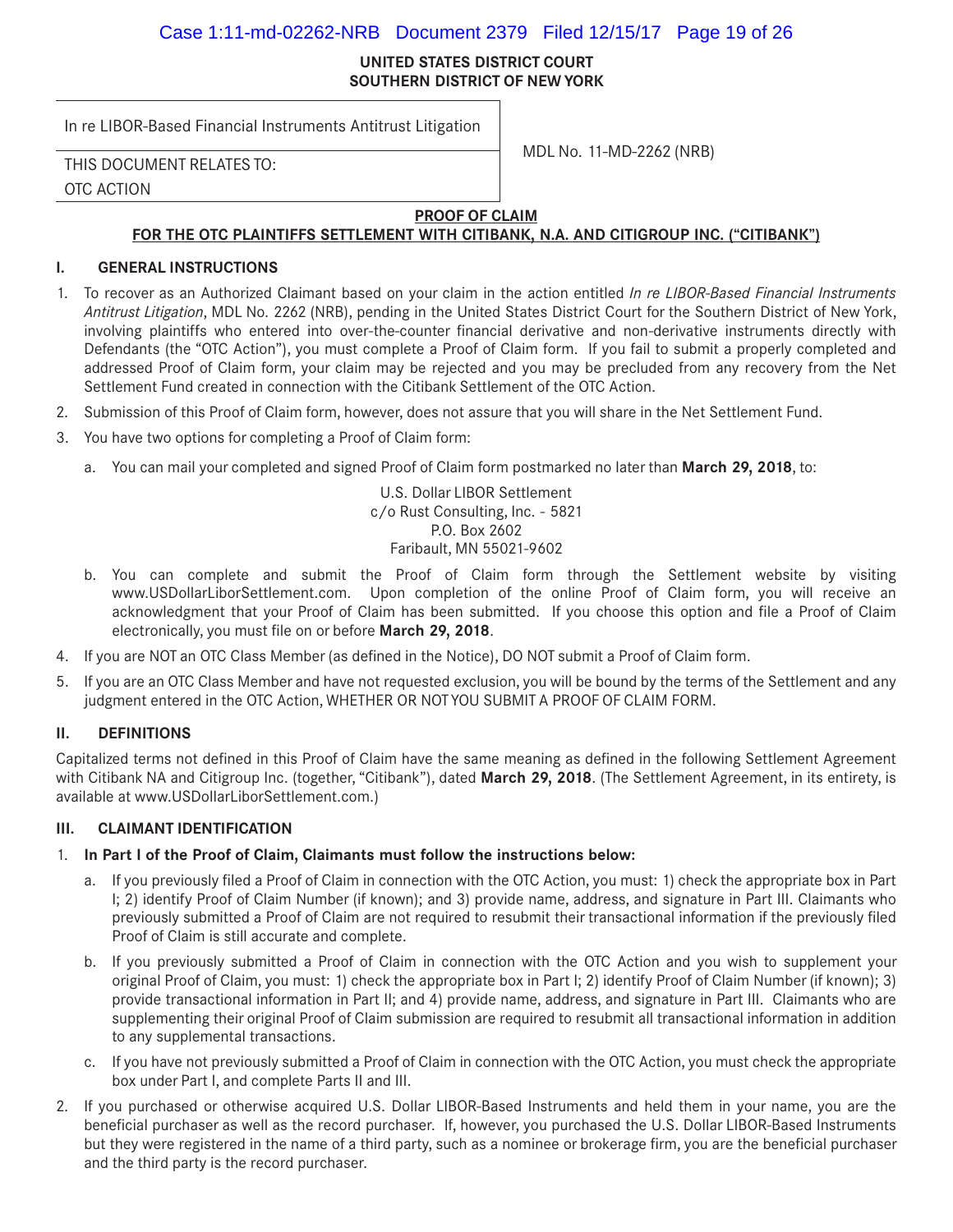### Case 1:11-md-02262-NRB Document 2379 Filed 12/15/17 Page 20 of 26

3. Use Part I of this form entitled "Claimant Identification" to identify the purchaser of record ("nominee"), if different from the beneficial purchaser of U.S. Dollar LIBOR-Based Instruments which form the basis of this claim. THIS CLAIM MUST BE FILED BY THE ACTUAL BENEFICIAL PURCHASER OR PURCHASERS, OR THE LEGAL REPRESENTATIVE OF SUCH PURCHASER OR PURCHASERS OF THE SECURITIES UPON WHICH THIS CLAIM IS BASED.

**NOTE:** A single Proof of Claim should be submitted on behalf of one legal entity including all transactions made by that entity, no matter how many separate accounts that entity has.

### **IV. CLAIM FORM**

- 1. Use Part II of this form entitled "Schedule of U.S. Dollar LIBOR-Based Instruments" to supply all required details of your transaction(s). If you need more space, photocopy or attach separate sheets giving all of the required information in substantially the same form. Sign and print or type your name on each additional sheet.
- 2. On the schedules, provide all of the requested information with respect to all of your purchases or other acquisitions of U.S. Dollar LIBOR-Based Instruments which were held at any time from August 1, 2007 through May 31, 2010, inclusive. Failure to report all such transactions may result in the rejection of your claim.
- 3. List each transaction separately and in chronological order, by trade date, beginning with the earliest. You must accurately provide the month, day and year of each transaction you list.
- 4. You must supply the name of the counterparty for each transaction you list in Part II. To qualify for a claim, you must have purchased at least one U.S. Dollar LIBOR-Based Instrument in the United States directly from a Defendant (or a Defendant's subsidiary or affiliate), and owned that instrument any time during the period August 2007 through May 2010 (the "Class Period"). The Defendants in the OTC action are:
	- Credit Suisse Group AG; Credit Suisse International; Credit Suisse (USA) Inc. (together, "Credit Suisse");
	- Bank of America Corporation and Bank of America, N.A, (together, "Bank of America");
	- JPMorgan Chase & Co. and JPMorgan Chase Bank, NA (together, "JPMorgan Chase");
	- HSBC Holdings PLC and HSBC Bank PLC (together, "HSBC");\*
	- Barclays Bank plc;
	- Lloyds Banking Group PLC ("Lloyds);
	- WestLB AG and Westdeutsche Immobilienbank AG (together "WestLB");
	- UBS AG ("UBS");
	- The Royal Bank of Scotland Group PLC ("RBS");
	- Citizens Bank of Massachusetts a/k/a RBS Citizens Bank N.A. ("Citizens Bank");
	- Deutsche Bank AG ("Deutsche Bank");
	- Citibank NA and Citigroup Inc. (together, "Citibank");
	- Coöperatieve Centrale Raiffeisen Boerenleenbank B.A. ("Rabobank");
	- The Norinchukin Bank ("Norinchukin");
	- The Bank of Tokyo-Mitsubishi UFJ, Ltd ("Bank of Tokyo");
	- HBOS PLC ("HBOS");
	- Société Générale S.A. ("SocGen"); and
	- Royal Bank of Canada ("RBC").
- 5. Documentation to support your transactions in U.S. Dollar LIBOR-Based Instruments is NOT required at this time, however, the Claims Administrator may ask you to provide documentation to substantiate your transactions during auditing.
- 6. NOTICE TO INSTITUTIONAL FILERS: Certain claimants with large numbers of transactions may request, or may be requested, to submit information regarding their transactions in electronic files. All claimants MUST submit a manually signed paper Claim Form whether or not they also submit electronic copies. If you wish to file your claim electronically, you must call the Claims Administrator toll-free at 1 (888) 568-7640, send an e-mail to info@USDollarLiborSettlement, or visit the website for the Settlement at www.USDollarLiborSettlement.com to obtain the required file layout.
- 7. A Proof of Claim received by the Claims Administrator shall be deemed to have been submitted when posted, if mailed by **March 29, 2018** and if a postmark is indicated on the envelope and it is mailed first class, and addressed in accordance with the above instructions. In all other cases, a Proof of Claim shall be deemed to have been submitted when actually received by the Claims Administrator.
- 8. You should be aware that it will take a significant amount of time to process fully all of the Proofs of Claim and to administer the Settlements. This work will be completed as promptly as time permits, given the need to investigate and tabulate each Proof of Claim. Please notify the Claims Administrator of any change of address.

### **ACCURATE CLAIMS PROCESSING TAKES A SIGNIFICANT AMOUNT OF TIME. - THANK YOU FOR YOUR PATIENCE.**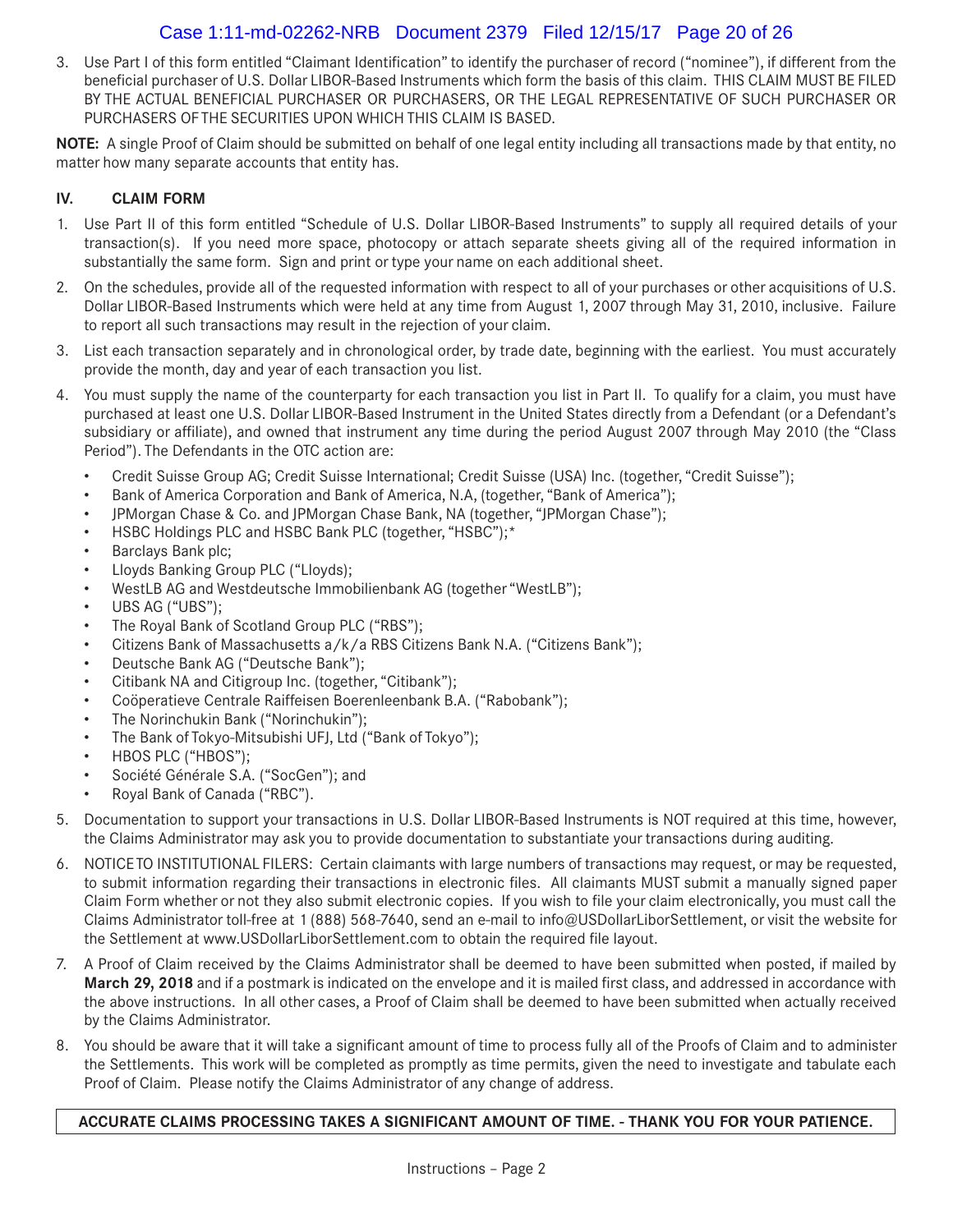| <b>MUST BE POSTMARKED</b><br>ON OR BEFORE<br><b>MARCH 29, 2018</b>       | 11-MD-2262 (NRB)<br>PROOF OF CLAIM AND RELEASE<br>Use Blue or Black Ink Only                                                                                                                                                                                   | <b>PAUR OFFIBIAL USE ONLY</b><br>01 |
|--------------------------------------------------------------------------|----------------------------------------------------------------------------------------------------------------------------------------------------------------------------------------------------------------------------------------------------------------|-------------------------------------|
| <u> III III III III III III III III</u>                                  |                                                                                                                                                                                                                                                                | Page 1 of 6                         |
| <b>CLAIMANT IDENTIFICATION</b> - Please type or print.<br><b>PART I:</b> |                                                                                                                                                                                                                                                                |                                     |
| and B below and proceed to Part III.                                     | Check this box if you previously filed a Proof of Claim in connection with the OTC Action. If you know your Proof of Claim<br>number, please indicate it here ______________________. You do not need to provide your transactions. Please fill out sections A |                                     |
|                                                                          | Check this box if you previously filed a Proof of Claim in connection with the OTC Action, and you wish to amend your previously<br>filed Proof of Claim. If you know your Proof of Claim number, please indicate it here __________________.                  |                                     |
|                                                                          | Check this box if you have not filed a Proof of Claim in connection with the OTC Action.                                                                                                                                                                       |                                     |
| Complete the following Section.<br>А.                                    |                                                                                                                                                                                                                                                                |                                     |
| <b>Entity Name/Beneficial Owner</b>                                      |                                                                                                                                                                                                                                                                |                                     |
| Name of Representative submitting the Claim Form                         |                                                                                                                                                                                                                                                                | <b>Title/Capacity</b>               |
| Account/Mailing Information:<br>В.                                       |                                                                                                                                                                                                                                                                |                                     |
| Number and Street or P.O. Box                                            |                                                                                                                                                                                                                                                                |                                     |
| City                                                                     | State                                                                                                                                                                                                                                                          | Zip Code                            |
| Foreign Province and Postal Code                                         | Foreign Country                                                                                                                                                                                                                                                |                                     |
| Telephone Number (Day)                                                   | Telephone Number (Evening)                                                                                                                                                                                                                                     |                                     |
| <b>Email Address</b>                                                     | <b>Account Number</b>                                                                                                                                                                                                                                          |                                     |
| Taxpayer Identification No.                                              |                                                                                                                                                                                                                                                                |                                     |
|                                                                          |                                                                                                                                                                                                                                                                |                                     |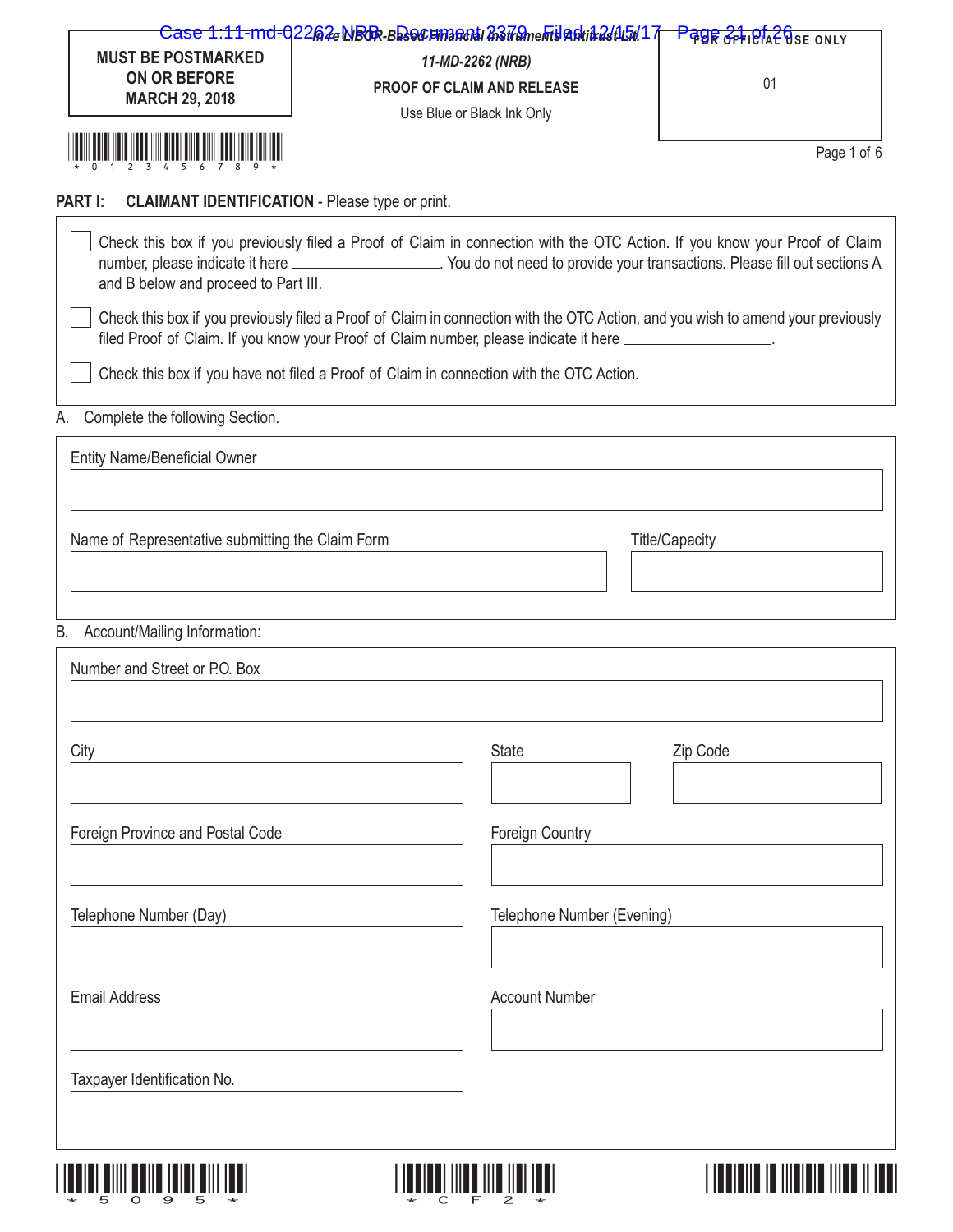### \*0123456789\* **Figure 12262-NRB** Document 2379 Filed 12/15/17 Page 22 of 26

### **PART II: SCHEDULE OF U.S. DOLLAR LIBOR-BASED INSTRUMENTS**

DOCUMENTATION TO SUPPORT YOUR TRANSACTIONS IN U.S. DOLLAR LIBOR-BASED INSTRUMENTS IS **NOT** REQUIRED AT THIS TIME, HOWEVER, THE CLAIMS ADMINISTRATOR MAY ASK YOU TO PROVIDE DOCUMENTATION TO SUBSTANTIATE YOUR TRANSACTIONS DURING AUDITING.

**INSTRUCTIONS:** List all U.S. Dollar LIBOR-Based Instruments you purchased in the United States directly from a Defendant (or a Defendant's subsidiary or affiliate), and which you owned any time during the period **August 2007 through May 2010** (Class Period). You should only list the information for the leg of the swap (or bond) where you **received** LIBOR-based payments from a Defendant during the Class Period. The Settlement does not include U.S. Dollar LIBOR-based instruments that include only a term, provision, or obligation or right to **pay** interest based on the U.S. Dollar LIBOR rate, such as business, home, student, or car loans, or credit cards. If you have an instrument for which you cannot fit the terms in the space below, attach the instrument separately and describe the terms of the LIBORbased payments on a separate page. **If you do not know every term for a transaction, fill in the form with as many fields for which you know the answer –** the Claims Administrator will attempt to fill in any blanks, but may reject the claim if it is unable to.

An example for how to fill out the form for a plain-vanilla swap is:

| <b>Defendant</b><br><b>Paying LIBOR</b> | <b>Effective Date</b> | Maturity/<br><b>Cancellation Date</b><br>(Month/Day/Year) (Month/Day/Year) | Tenor and<br><b>Currency of</b><br><b>LIBOR</b> | <b>Notional</b><br>Amount | <b>Frequency</b><br>of LIBOR<br><b>Payment Periods</b> | <b>Non-Standard</b><br>Terms |
|-----------------------------------------|-----------------------|----------------------------------------------------------------------------|-------------------------------------------------|---------------------------|--------------------------------------------------------|------------------------------|
| <b>UBS AG</b>                           | 9/10/06               | 9/10/21                                                                    | 3-Month USD<br>LIBOR                            | \$20 Million              | Quarterly                                              | Actual/360<br>N146950N       |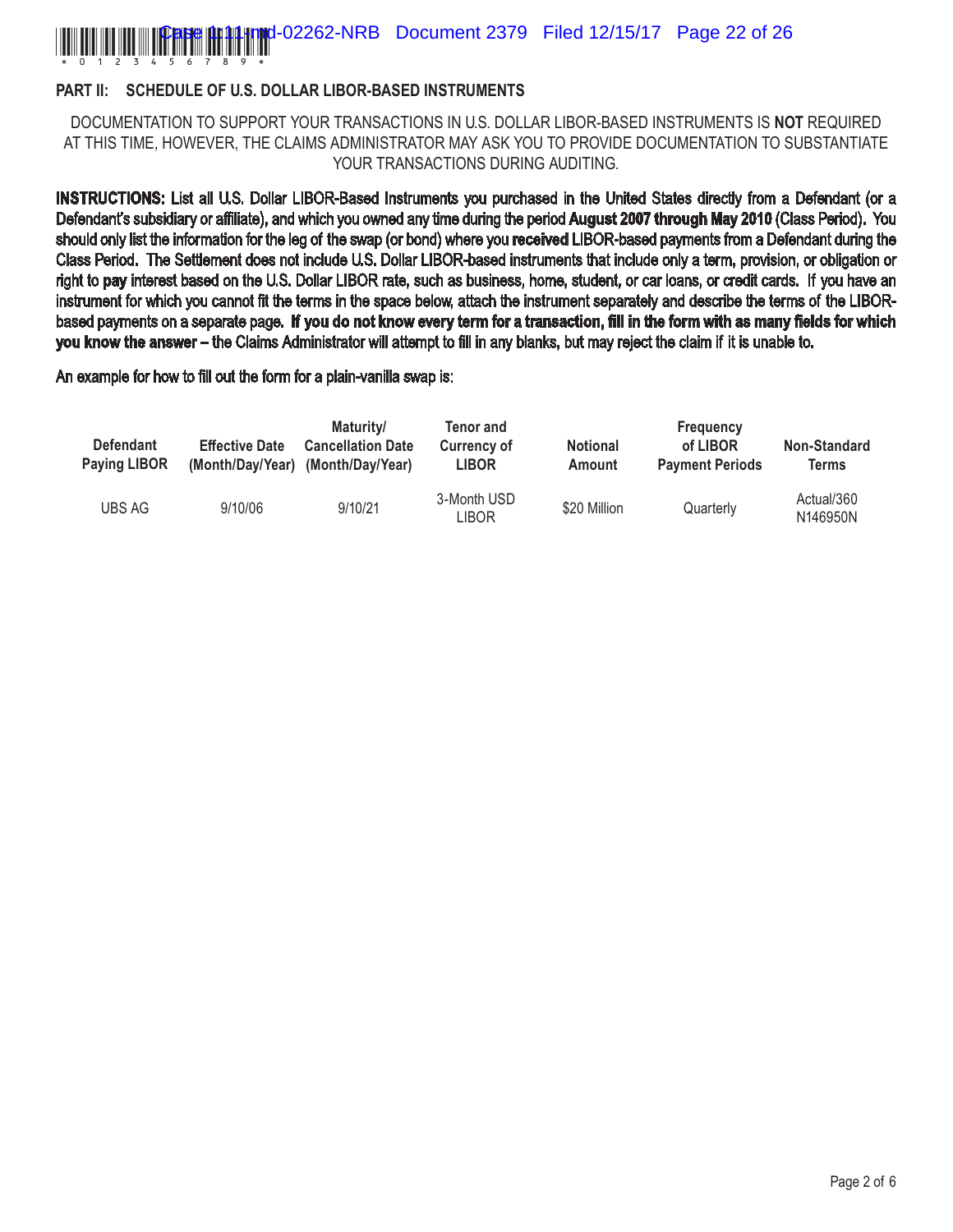

### **PART II: SCHEDULE OF U.S. DOLLAR LIBOR-BASED INSTRUMENTS**

### **A. SWAPS AND FORWARD RATE AGREEMENTS**

#### **(Interest Rate Swaps, Amortizing Swaps, Basis Swaps, Asset Swaps, Inflation Swaps, Total Return Swaps, Currency Swaps)1**



### IF YOU NEED ADDITIONAL SPACE TO LIST YOUR TRANSACTIONS, PHOTOCOPY THIS PAGE.

<sup>1</sup> For each swap, only complete this chart for the leg of the swap where you received LIBOR-based payments from a Defendant, with the exception of basis swaps (see below). For amortizing swaps, you must list initial notional amount and provide a schedule of the amortization, reflecting the notional amount for each payment period. For forward rate swaps, list the LIBOR payment date in the Start date, and leave "End date" and "Frequency" fields blank. For basis swaps, where both legs are tied to LIBOR, list the terms of both legs of the swap in consecutive lines, indicating for which one you are paying and receiving LIBOR-based payments. For forward rate agreement, list the LIBOR payment date in the Start date, and leave "End date" and "Frequency" fields blank. Further definitions for each of these instruments can be found in the Notice, available on the website.

<sup>&</sup>lt;sup>2</sup> If the transaction was cancelled before the maturity date, list the cancellation date not the maturity date.

<sup>&</sup>lt;sup>3</sup> If any multiplier is applied to the LIBOR-based payments (e.g., 66% of 3-month LIBOR), or spread (e.g., 8 basis points added to 3-month LIBOR), include that in this column.

<sup>4</sup> The following standard terms will be used unless otherwise indicated here. The standard "Accrual Convention" (which measures the length of the accrual period) is actual/360 (meaning the actual number of days in the interest accrual period is divided by 360 to calculate payments). The standard "lookback days" (which is the gap between LIBOR fixing date and rate effective date) is 2 days. The standard date convention is modified following, and the standard holiday calendar is New York and London. The standard compounding is flat.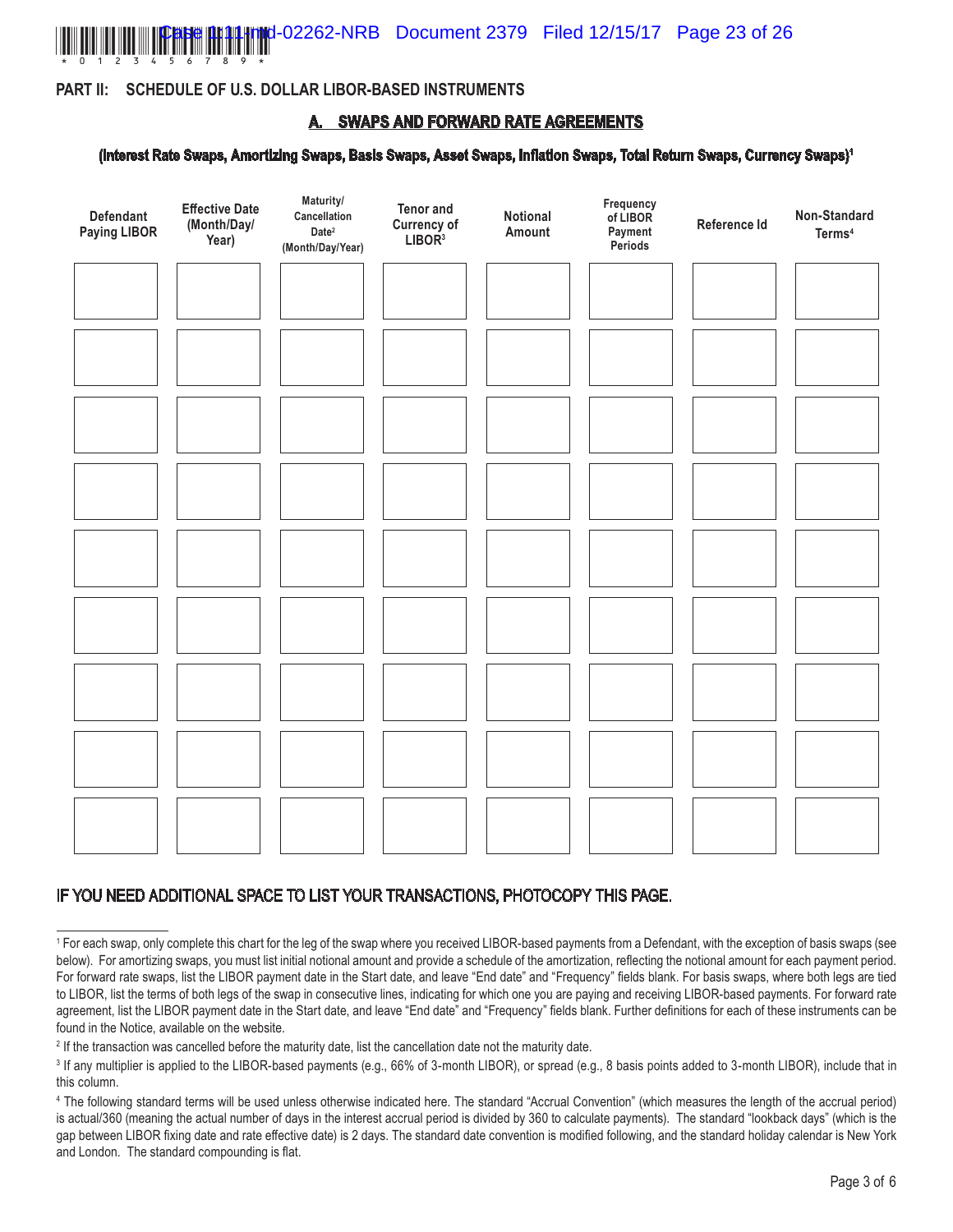

**Innal-02262-NRB** Document 2379 Filed 12/15/17 Page 24 of 26

### **PART II: SCHEDULE OF U.S. DOLLAR LIBOR-BASED INSTRUMENTS**

### **B. BONDS AND FLOATING RATE NOTES**

| <b>Defendant</b><br>Paying LIBOR <sup>5</sup> | Issue/<br>Purchase Date <sup>6</sup><br>(Month/Day/<br>Year) | Maturity/<br>Call/Sale Date <sup>7</sup><br>(Month/Day/<br>Year) | <b>Tenor and</b><br><b>Currency of</b><br>LIBOR <sup>8</sup> | Frequency<br>of LIBOR<br>Payment<br>Periods | Amount<br>(in \$) | <b>ISIN/CUSIP</b> | Non-Standard<br><b>Terms</b> <sup>9</sup> |
|-----------------------------------------------|--------------------------------------------------------------|------------------------------------------------------------------|--------------------------------------------------------------|---------------------------------------------|-------------------|-------------------|-------------------------------------------|
|                                               |                                                              |                                                                  |                                                              |                                             |                   |                   |                                           |
|                                               |                                                              |                                                                  |                                                              |                                             |                   |                   |                                           |
|                                               |                                                              |                                                                  |                                                              |                                             |                   |                   |                                           |
|                                               |                                                              |                                                                  |                                                              |                                             |                   |                   |                                           |
|                                               |                                                              |                                                                  |                                                              |                                             |                   |                   |                                           |
|                                               |                                                              |                                                                  |                                                              |                                             |                   |                   |                                           |
|                                               |                                                              |                                                                  |                                                              |                                             |                   |                   |                                           |
|                                               |                                                              |                                                                  |                                                              |                                             |                   |                   |                                           |
|                                               |                                                              |                                                                  |                                                              |                                             |                   |                   |                                           |
|                                               |                                                              |                                                                  |                                                              |                                             |                   |                   |                                           |
|                                               |                                                              |                                                                  |                                                              |                                             |                   |                   |                                           |

### IF YOU NEED ADDITIONAL SPACE TO LIST YOUR TRANSACTIONS, PHOTOCOPY THIS PAGE.

<sup>5</sup> If you purchased the instrument from a non-panel bank, indicate the name of the seller as well as the defendant paying LIBOR.

<sup>6</sup> If you purchased the instrument after it issued, please enter both the issue date and purchase date.

<sup>7</sup> If you sold the instrument or it was called before it matured, use the earlier of the maturity, call and sale date.

<sup>&</sup>lt;sup>8</sup> If any multiplier is applied to the LIBOR-based payments (e.g., 66% of 3-month LIBOR), or spread (e.g., 8 basis points added to 3-month LIBOR), include that in this column.

<sup>9</sup> The following standard terms will be used unless otherwise indicated here. The standard "Accrual Convention" (which measures the length of the accrual period) is actual/360 (meaning the actual number of days in the interest accrual period is divided by 360 to calculate payments). The standard "lookback days" (which is the gap between LIBOR fixing date and rate effective date) is 2 days. The standard date convention is modified following, and the standard holiday calendar is New York and London. The standard compounding is flat.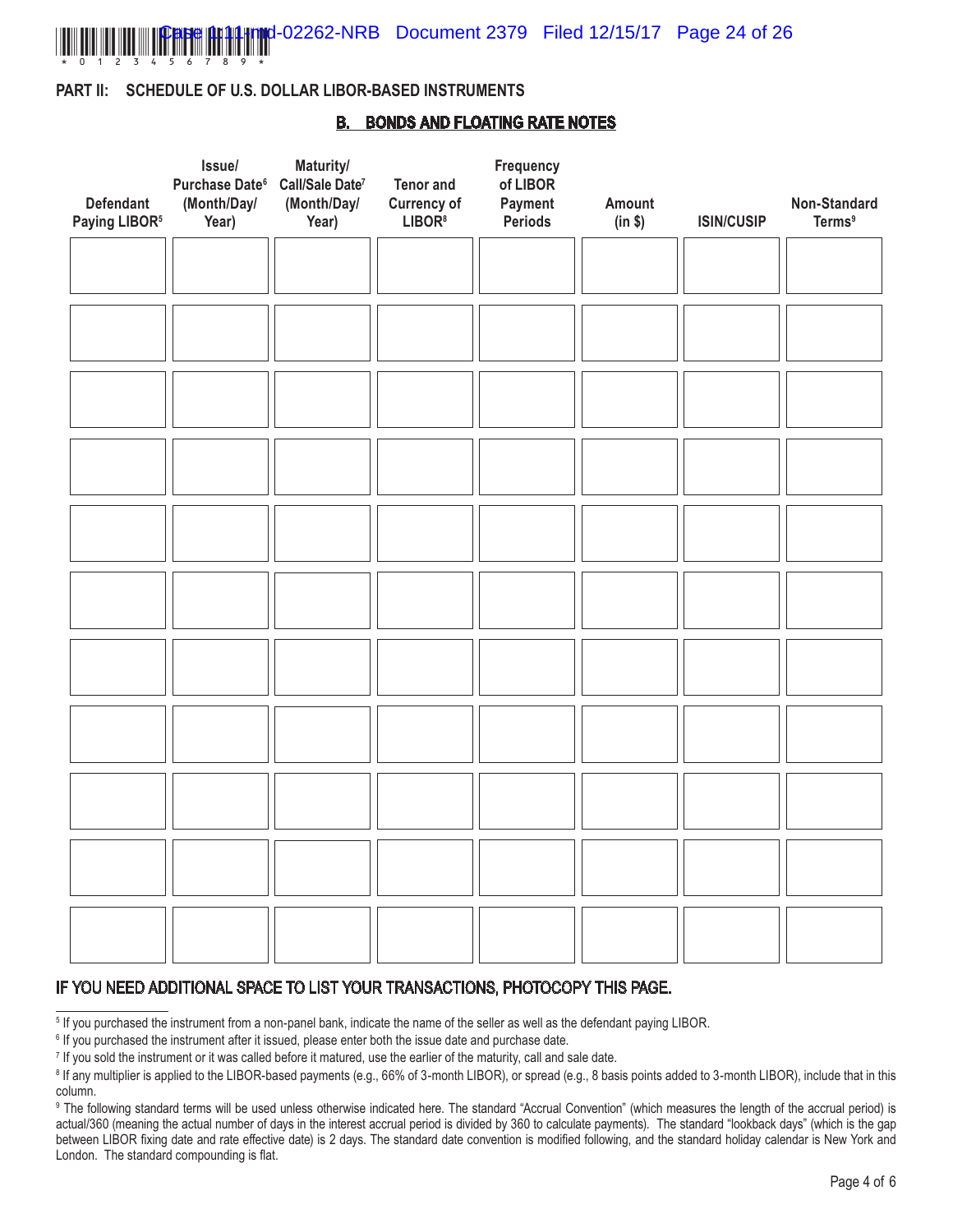### **PART III: SUBMISSION TO JURISDICTION OF COURT AND ACKNOWLEDGMENTS**

I (We) submit this Proof of Claim form under the terms of the Distribution Plan of Net Settlement Fund described in the Notice. I (We) also submit to the jurisdiction of the United States District Court for the Southern District of New York (the "Court"), with respect to my (our) claim as a Class Member and for purposes of enforcing the releases set forth herein. I (We) further acknowledge that I (we) will be bound by the terms of any judgment entered in connection with the Settlement in the Action, including the releases set forth therein. I (We) agree to furnish additional information to the Settlement Administrator to support this claim, such as additional documentation for transactions in U.S. Dollar LIBOR-Based Instruments, if required to do so. I (We) have not submitted any other claim covering the same holdings of U.S. Dollar LIBOR-Based Instruments during the Class Period and know of no other person having done so on my (our) behalf.

### **PART IV. RELEASES AND WARRANTIES**

- 1. I (We) hereby acknowledge that we have read and agree to the terms of the Releases set forth in the Settlement.
- 2. I (We) hereby warrant and represent that I am (we are) a Class Member as defined in the Notices, that I am (we are) not one of the "Released Parties" as defined in the Settlement, and that I (we) believe I am (we are) eligible to receive a distribution from the Net Settlement Fund under the terms and conditions of the Distribution Plan.
- 3. I (WE) UNDERSTAND AND INTEND THAT THE SIGNATURE BELOW REGARDING CERTAIN INFORMATION FOR THE INTERNAL REVENUE SERVICE CONCERNING BACKUP WITHHOLDING ALSO SERVES AS THE SIGNATURE VERIFYING THE INFORMATION AND REPRESENTATIONS IN THIS PROOF OF CLAIM.
- 4. This release shall be of no force or effect unless and until the Court approves the Settlements and it becomes effective on the Effective Date.
- 5. I (We) hereby warrant and represent that I (we) have not assigned or transferred or purported to assign or transfer, voluntarily or involuntarily, any matter released pursuant to this release or any other part or portion thereof.
- 6. I (We) hereby consent to the disclosure of, waive any protections provided by applicable bank secrecy, data privacy laws, or any similar confidentiality protections with respect to, and instruct Citibank to disclose my (our) information and transaction data relating to my (our) trades for use in the claims administration process.

### **PART V. CERTIFICATION**

Enter TIN on the appropriate line.

- For sole proprietors, you must show your individual name, but you may also enter your business or "doing business as" name. You may enter either your SSN or your Employer Identification Number ("EIN").
- For other entities, it is your EIN.

Social Security No. (for individuals) Social Security No. (for individuals) social Security No. (for individuals)

If you are exempt from backup withholding, enter your current TIN above and write "exempt" on the following line:

.

### UNDER THE PENALTY OF PERJURY, I (WE) CERTIFY THAT:

- 1. The number shown on this form is my current TIN; and
- 2. I (We) certify that I am (we are) NOT subject to backup withholding under the provisions of Section 3406(a)(1)(C) of the Internal Revenue Code because: (a) I am (we are) exempt from backup withholding; or (b) I (we) have not been notified by the Internal Revenue Service that I am (we are) subject to backup withholding as a result of a failure to report all interest or dividends; or (c) the Internal Revenue Service has notified me (us) that I am (we are) no longer subject to backup withholding.

*NOTE:* If you have been notified by the Internal Revenue Service that you are subject to backup withholding, please strike out the language that you are not subject to backup withholding in the certification above.